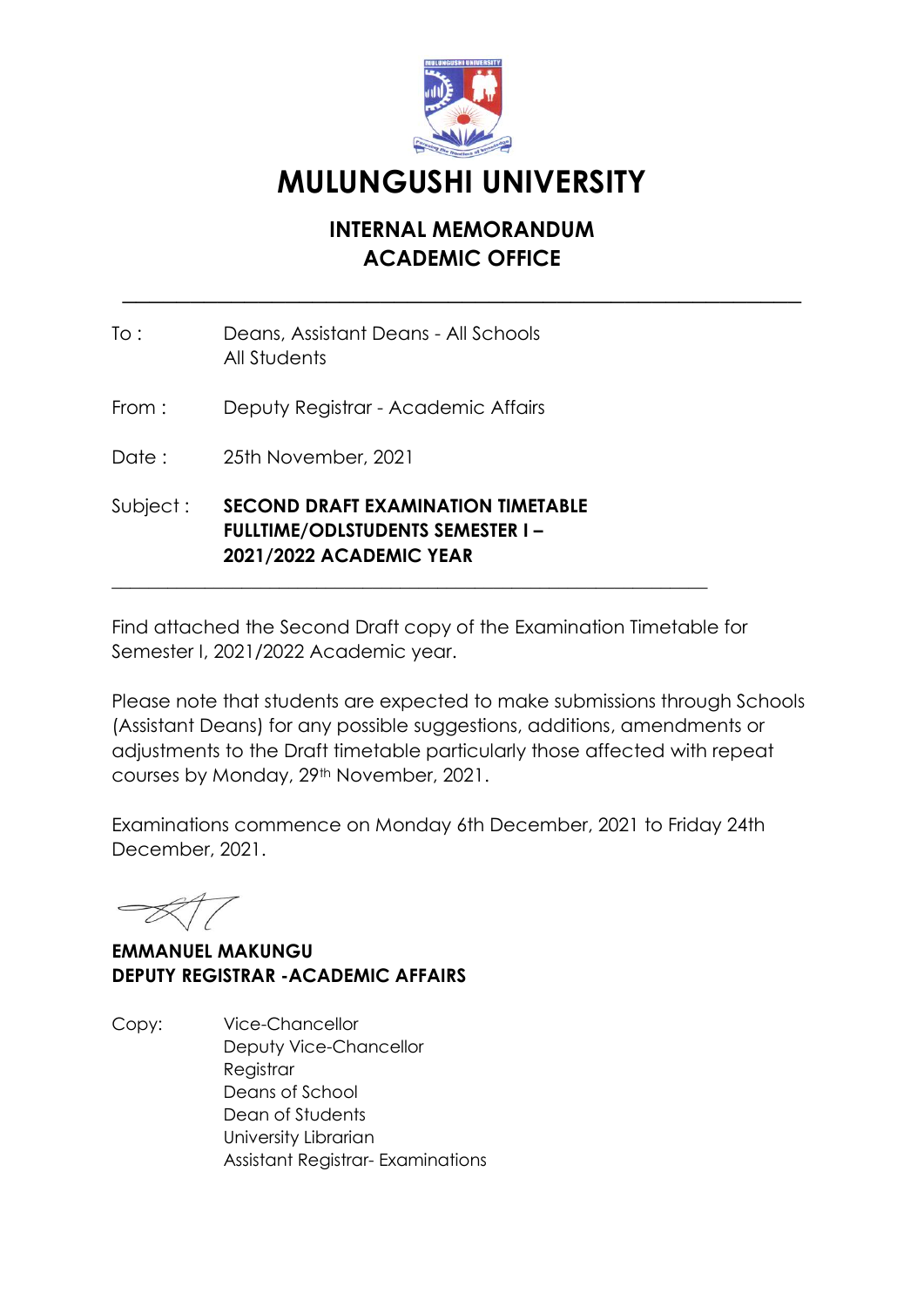## **MULUNGUSHI UNIVERSITY FULL TIME/OPEN DISTANCE LEARNING PROGRAMMES EXAMINATIONS TIME TABLE FOR 2021/2022 ACADEMIC YEAR- SEMESTER I. SECOND DRAFT**

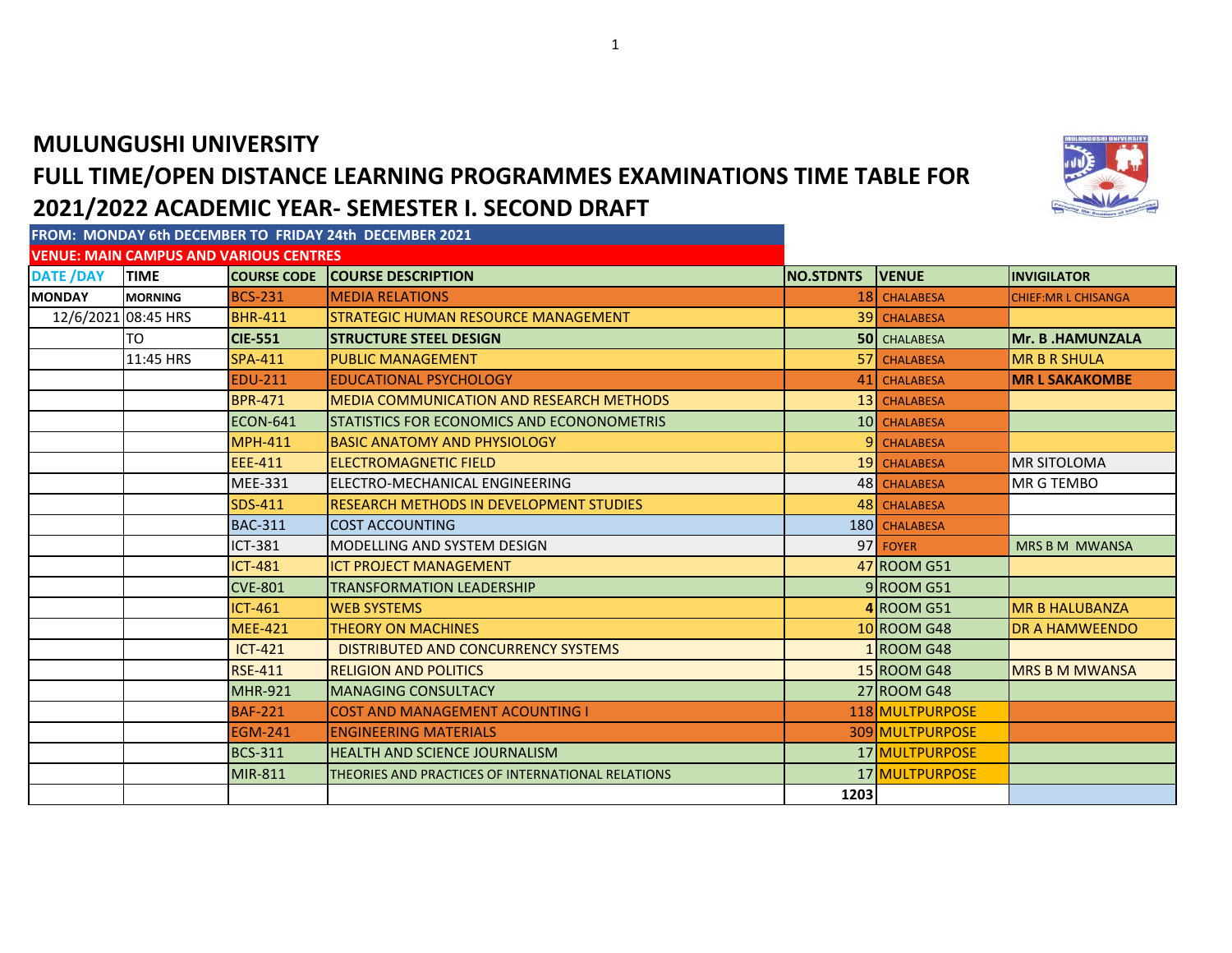| DATE /DAY     | <b>MORNING</b> | <b>C.CODE</b>  | <b>COURSE DESCRIPTION</b>                                       | <b>NO.STDNTS VENUE</b> |                           | <b>INVIGILATOR</b>         |
|---------------|----------------|----------------|-----------------------------------------------------------------|------------------------|---------------------------|----------------------------|
| <b>MONDAY</b> |                | EPP-811        | DEVELOPMENT AND ANALYSIS OF EDUCATION POLICIES IN ZAMBIA        |                        | 6 OLD LIBRARY             | <b>CHIEF: MR M MALUNGA</b> |
| 12/6/2021     |                | <b>MEA-831</b> | <b>IMEASUREMENT OF TECHNIQUES OF PSYCHOLOGICAL TESTING</b>      |                        | 3 OLD LIBRARY             |                            |
|               |                | LIN-831        | <b>SYNTAX</b>                                                   |                        | 8 OLD LIBRARY             |                            |
|               |                | <b>HIS-831</b> | HISTORIOGRPHY OF SOUTHERN AFRI.UP TO 1990                       |                        | <b>3 OLD LIBRARY</b>      |                            |
|               |                | <b>MPA-831</b> | <b>ETHICS IN PUBLIC ADMINISTRATION</b>                          |                        | 28 OLD LIBRARY            |                            |
|               |                | <b>SIR-451</b> | <b>FRENCH FOR DIPLOMACY</b>                                     |                        | 8 OLD LIBRARY             | <b>MRLMBOMBO</b>           |
|               |                | <b>SIR-461</b> | <b>CHINESE</b>                                                  |                        | 6 OLD LIBRARY             | <b>MR WANG</b>             |
|               |                | <b>NRE-321</b> | ENVIRONMENTAL APPLICATIONS OF REMOTE SENSING AND GEO. INFOR.SY. |                        | 41 OLD LIBRARY            | MR. M. MALUNGA             |
|               |                | <b>BMG-441</b> | <b>IMANAGEMENT INFORMATION SYSTEM</b>                           |                        | 3 OLD LIBRARY             | <b>MR B HALUBANZA</b>      |
|               |                | <b>DEM-311</b> | <b>IEVALUATION AND ADJUSTMENT OF DEM. DATA</b>                  |                        | 3 OLD LIBRARY             |                            |
|               |                | <b>MSM-485</b> | <b>FINNACIAL MATHERMATICS</b>                                   |                        | 35 OLD LIBRARY            | <b>MR G MUKUPA</b>         |
|               |                | PHY-441        | <b>INUCLEAR AND PARTICLE PHYSICS</b>                            |                        | 7 OLD LIBRARY             |                            |
|               |                | <b>ABM-661</b> | <b>READING IN AGRICBUSINESS</b>                                 |                        | 2 OLD LIBRARY             |                            |
|               |                | <b>NRL-811</b> | <b>IGIS AND REMOTE SENSING APPLICATION IN NRM</b>               |                        | 2 OLD LIBRARY             | MR. M. MALUNGA             |
|               |                | SSW-341        | <b>URBAN SOCIOLOGY</b>                                          |                        | 19 SSS.ROOM 1.2.3         |                            |
|               |                | CHE-341        | IMAIN GROUP AND TRANSITION MENTAL CHEMESTRY                     |                        | 3 SSS.ROOM 1.2.3          | <b>MRS A MBOZI</b>         |
|               |                | <b>MCS-921</b> | TRANSDSCIPLINARY THINKING AND SKILLS                            |                        | 31 SSS.ROOM 1.2.3         | <b>DR C CHOMBA</b>         |
|               |                | <b>BIO-421</b> | <b>POPULATION ECOLOGY</b>                                       |                        | 5 SSS.ROOM 1.2.3          | <b>DR K ARUNACHAM</b>      |
|               |                | <b>MPH-411</b> | <b>BASIC ANATOMY AND PHYSIOLOGY</b>                             |                        | 9 SSS.ROOM 1.2.3          |                            |
|               |                | GEO-231        | <b>STATISTICS IN GEOGRAPHY</b>                                  |                        | 5 SSS.ROOM 1.2.3          | <b>MRLLUBIINDA</b>         |
|               |                | <b>SEC-321</b> | <b>ECONOMETRICS I</b>                                           |                        | 159 NEW CONFERENCE        | <b>MR J MULENGA</b>        |
|               |                | <b>BLL-341</b> | <b>INTELLECTUAL PROPERTY LAW</b>                                |                        | 79 NEW CONFERENCE         | <b>MRYM KAKWE</b>          |
|               |                | LIR-331        | <b>INDUSTRIAL RELATIONS I</b>                                   |                        | <b>109 NEW CONFERENCE</b> | <b>DR M KAMUKWAMBA</b>     |
|               |                |                |                                                                 | 574                    |                           |                            |
|               |                |                |                                                                 |                        |                           |                            |
|               |                |                |                                                                 |                        |                           |                            |
|               |                |                |                                                                 |                        |                           |                            |
|               |                |                |                                                                 |                        |                           |                            |
|               |                |                |                                                                 |                        |                           |                            |
|               |                |                |                                                                 |                        |                           |                            |
|               |                |                |                                                                 |                        |                           |                            |
|               |                |                |                                                                 |                        |                           |                            |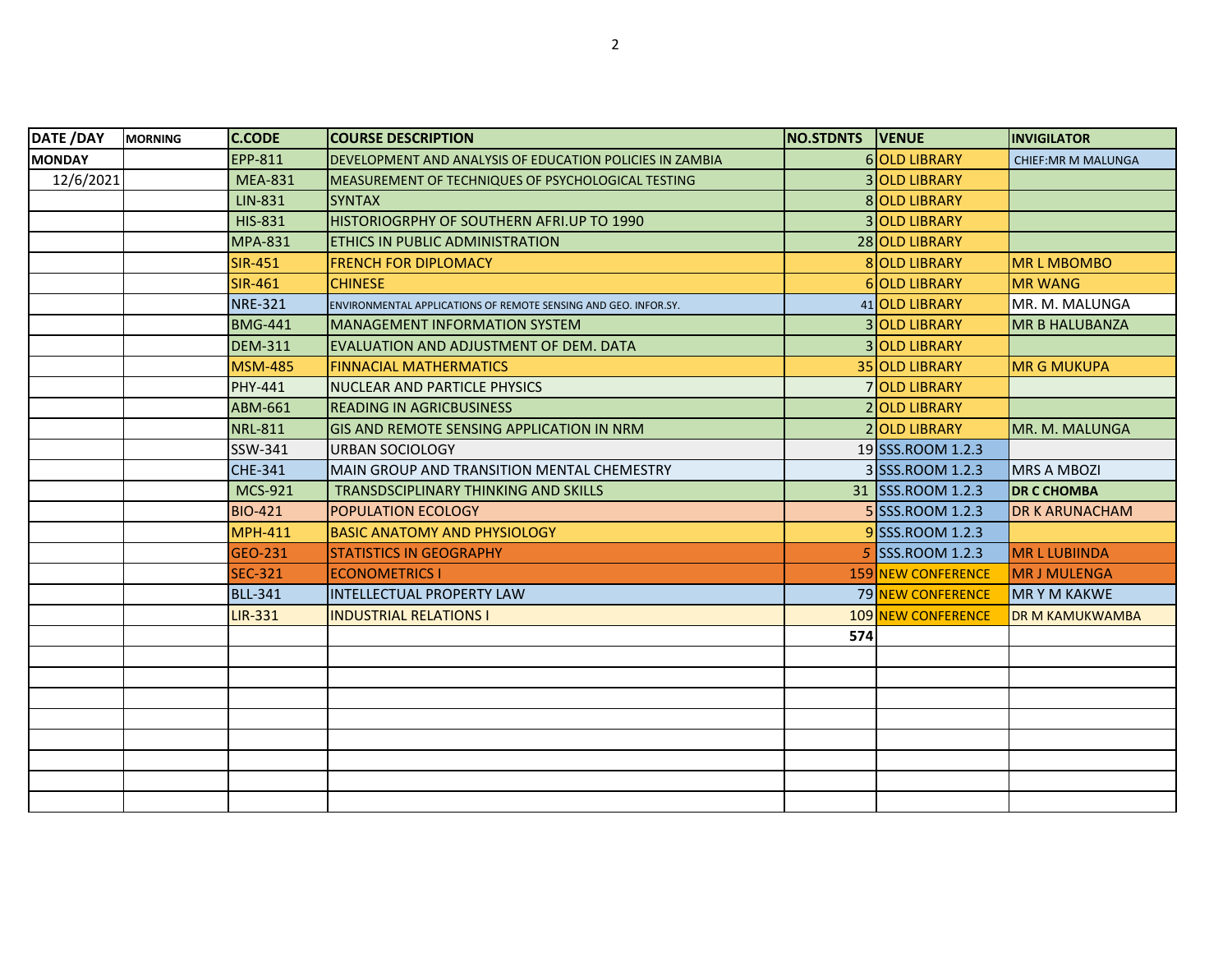| DATE /DAY           | <b>TIME</b>      | <b>C.CODE</b>   | <b>COURSE DESCRIPTION</b>                                        | <b>NO.STDNTS VENUE</b> |                          | <b>INVIGILATOR</b>          |
|---------------------|------------------|-----------------|------------------------------------------------------------------|------------------------|--------------------------|-----------------------------|
| <b>MONDAY</b>       | <b>AFTERNOON</b> | <b>BMK-491</b>  | <b>STRATEGIC MARKETING</b>                                       |                        | 7 OLD LIBRARY            | <b>CHIEF: MR J CHITENGI</b> |
| 12/6/2021 14:00 HRS |                  | <b>MLE-841</b>  | COMPARATTIVE INDIVIDUAL EMPLOYMENT LAW AND COLLECTIVE LABOUR LAW |                        | 12 OLD LIBRARY           |                             |
|                     | <b>TO</b>        | <b>MHR-841</b>  | LEADERSHIP AND ORGANISATIONAL BEHAVIOUR                          |                        | 21 OLD LIBRARY           |                             |
|                     | 17:00 HRS        | <b>PSM-411</b>  | <b>STRATEGIC PROCUREMENT</b>                                     |                        | 20 OLD LIBRARY           |                             |
|                     |                  |                 | MBA-851/ABM RESEARCH METHODS                                     |                        | 66 OLD LIBRARY           |                             |
|                     |                  | <b>BBAE-441</b> | <b>IINTELLECTUAL PROPERTY</b>                                    |                        | <b>OLD LIBRARY</b>       |                             |
|                     |                  | <b>SEC-421</b>  | <b>TRANSPORT ECONOMICS</b>                                       |                        | 5 OLD LIBRARY            | <b>MS E SIYOTO</b>          |
|                     |                  | AGB-341         | AGRICULTURAL MARKETING                                           |                        | 157 CHALABESA            |                             |
|                     |                  | EGM-241         | <b>ENGINEERING MATERIALS</b>                                     |                        | 300 CHALABESA            |                             |
|                     |                  | <b>BAF-431</b>  | <b>TAXTION II</b>                                                |                        | $102$ FOYER              | <b>MR B P LINGU</b>         |
|                     |                  | <b>PHY-231</b>  | <b>ELECTRIC AND MAGNETIC FIELD</b>                               |                        | 107 MULTPURPOSE          | <b>MR D C CHILUKUSHA</b>    |
|                     |                  | $ICT-241$       | <b>DIGITAL DESIGN</b>                                            |                        | 128 MULTPURPOSE          | <b>DRAZIMBA</b>             |
|                     |                  | <b>BHR-211</b>  | <b>HUMAN RESOURCE MANAGEMENT</b>                                 |                        | 177 MULTPURPOSE          | <b>MR L CHISANGA</b>        |
|                     |                  | <b>DEM-221</b>  | <b>POPULATION COMPOSITION, SIZE &amp; STRUCTURE I</b>            |                        | 20 CHALABESA             | <b>MR B B BWALYA</b>        |
|                     |                  | CSC-5811        | ADVANCED COMPUTER NETWORKS                                       |                        | 21 CHALABESA             |                             |
|                     |                  | <b>SIR-231</b>  | <b>CLASSICAL POLITICAL THEORY</b>                                |                        | <b>37 NEW CONFERENCE</b> | <b>MRK MATOBA</b>           |
|                     |                  | <b>SLT-441</b>  | <b>HAEMATOLOGY</b>                                               |                        | 11 NEW CONFERENCE        | <b>MR A TEMBO</b>           |
|                     |                  | <b>BPR-301</b>  | <b>FUNDATIONS OF PUBLIC RELATIONS</b>                            |                        | <b>15 NEW CONFERENCE</b> | <b>MR MACHISHI</b>          |
|                     |                  | <b>DEM-431</b>  | <b>RESEARCH METHODS</b>                                          |                        | <b>3 INEW CONFERENCE</b> |                             |
|                     |                  | <b>EEE-551</b>  | <b>MOBILE COMMUNIATIONS</b>                                      |                        | <b>5 NEW CONFERENCE</b>  |                             |
|                     |                  | <b>RSE-231</b>  | <b>RELIGIOUS CONVERSIONS</b>                                     |                        | <b>3 NEW CONFERENCE</b>  | <b>DR M SIMFUKWE</b>        |
|                     |                  | SDS-211         | <b>COMPARATIVE STUDIES IN DEVELOPMENT</b>                        |                        | <b>57 NEW CONFERENCE</b> | <b>CHIEF: MR E SYAMPAKU</b> |
|                     |                  | <b>MEE-521</b>  | ENGINEERING, MANAGEMENT AND ENTREPRENEURSHIP                     |                        | <b>7INEW CONFERENCE</b>  |                             |
|                     |                  | <b>HIS-421</b>  | A HISTORY OF EUROPE FROM 1789 TO 1914                            |                        | 6 NEW CONFERENCE         |                             |
|                     |                  | <b>SSW-221</b>  | CHILD AND YOUTH DEVELOPMENT                                      |                        | 25 NEW CONFERENCE        | <b>DR F MUFUZI</b>          |
|                     |                  | <b>AGB-431</b>  | <b>AGRICULTURAL EXTENSION METHODS</b>                            |                        | 90 NEW CONFERENCE        | <b>MR J MICHELO</b>         |
|                     |                  | SDS-311         | AGRICULTURAL DEVELOPMENT AND FOOD SECURITY IN DEV.COUNTRIES      |                        | 59 NEW CONFERENCE        |                             |
|                     |                  | <b>SLG-421</b>  | <b>COMPARATIVE LOCAL GOVERNMENT ADMINITRATION</b>                |                        | <b>3 NEW CONFERENCE</b>  | <b>MR M MWEWA</b>           |
|                     |                  |                 | SSS-821/ MSW ADVANCED SOCIAL RESEARCH METHODS                    |                        | 11 NEW CONFERENCE        |                             |
|                     |                  |                 |                                                                  | 1475                   |                          |                             |
|                     |                  |                 |                                                                  |                        |                          |                             |
|                     |                  |                 |                                                                  |                        |                          |                             |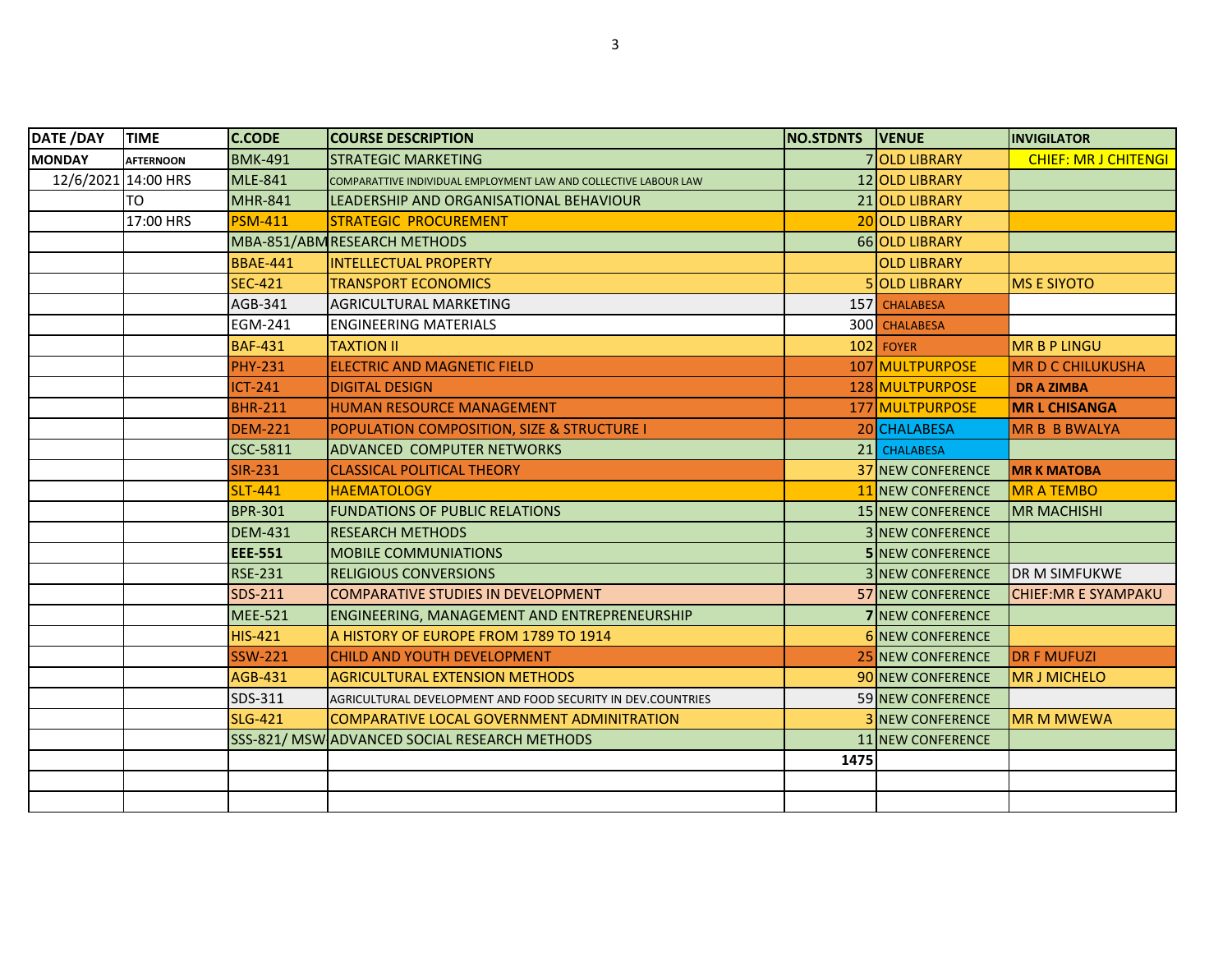| DATE / DAY          | <b>TIME</b>    | <b>C.CODE</b>  | <b>COURSE DESCRIPTION</b>                                     | NO.STDNTS   VENUE |                           | <b>INVIGILATOR</b>         |
|---------------------|----------------|----------------|---------------------------------------------------------------|-------------------|---------------------------|----------------------------|
| <b>TUESDAY</b>      | <b>MORNING</b> | MSS-461/391    | <b>IINFERENTIAL STATISCTICS</b>                               |                   | <b>NEW CONFERENCE</b>     | <b>CHIEF: MR K NGULUBE</b> |
| 12/7/2021 08:45 HRS |                | SAN-6241       | ENVIRONMENTAL CHEMESTRY AND MICRO-BIOLOGY                     |                   | <b>4 NEW CONFERENCE</b>   | DR A KALILANJANI           |
|                     | TO             | <b>PSY-411</b> | <b>PHYSIOLOGICAL PSYCHOLOGY</b>                               |                   | <b>2 NEW CONFERENCE</b>   |                            |
|                     | 11:45 HRS      | SSW-411        | THE LAW AND SOCIAL WORK                                       |                   | <b>13 NEW CONFERENCE</b>  |                            |
|                     |                | <b>ETM-431</b> | <b>ENGLISH TEACHING METHODS</b>                               |                   | <b>38 INEW CONFERENCE</b> |                            |
|                     |                | <b>CUS-841</b> | <b>GLOBALISATION AND CURRICULUM REFORMS</b>                   |                   | <b>3 INEW CONFERENCE</b>  |                            |
|                     |                | <b>BBF-471</b> | <b>FINANCIAL MODELING</b>                                     |                   | <b>17 NEW CONFERENCE</b>  | <b>MR D MUCHOCHOMA</b>     |
|                     |                | <b>BIO-361</b> | <b>MYCOLOGY</b>                                               |                   | 93 NEW CONFERENCE         | <b>MRD BANDA</b>           |
|                     |                | <b>MBA-951</b> | <b>OPERATIONS AND PRODUCTION MANAGEMENT</b>                   |                   | <b>26 NEW CONFERENCE</b>  |                            |
|                     |                | SIR-321        | <b>COMPARATIVE POLITICS</b>                                   |                   | <b>35 NEW CONFERENCE</b>  | <b>MR K MATOBA</b>         |
|                     |                | <b>MSW-811</b> | SOCIAL WORK PRACTICE WITH CHILDREN AND FAMILY                 |                   | <b>7INEW CONFERENCE</b>   |                            |
|                     |                | ISE-341        | INTEGRATED SCIENCE TEACHING METHODS                           |                   | 4 NEW CONFERENCE          | <b>MR J MICHELO</b>        |
|                     |                | <b>BIO-481</b> | <b>ENVIRONMENTAL MICROMBIOLOGY</b>                            |                   | 20 NEW CONFERENCE         | <b>MR G MUKUPA</b>         |
|                     |                | <b>NRL-821</b> | ADVANCED IRRIGATION MANAGEMENT                                |                   | <b>10 NEW CONFERENCE</b>  | MR. J. T. MWALE            |
|                     |                | FRL-411        | ADVANCED FRENCH TEACHING METHODS                              |                   | <b>4 NEW CONFERENCE</b>   |                            |
|                     |                | <b>BCS-421</b> | POLITICS AND HISTORY THROUGH DOCUMENTARY                      |                   | <b>6 NEW CONFERENCE</b>   |                            |
|                     |                | <b>EAL-811</b> | THEORY AND PROCESS IN EDUCATIONAL ADMINISTRATION MGT LEADSHIP |                   | <b>CHALABESA</b>          | <b>CHIEF: MRS S MULIMA</b> |
|                     |                | <b>LIN-841</b> | LANGUAGE, CULTURE AND COGNITION                               |                   | 8 CHALABESA               |                            |
|                     |                | <b>MBA-911</b> | <b>MANAGING DIVERSITY AND CULTURAL DIFFERENCES</b>            |                   | <b>31</b> CHALABESA       |                            |
|                     |                | LLM-831        | ADVANCED INTERNATIONAL CONTRACT LAW AND NEGOTIATIONS          |                   | 14 CHALABESA              |                            |
|                     |                | <b>BMG-381</b> | ORGANISATION BEHAVIOUR AND LEADERSHIP                         | 406               | <b>CHALABESA</b>          | <b>DR C MWIIYA</b>         |
|                     |                | EGM-311        | <b>ENGINEERING MATHEMATICS III</b>                            |                   | 211 MULTPURPOSE           |                            |
|                     |                | <b>BLL-361</b> | <b>HUMAN RIGHTS LAW</b>                                       |                   | 156 MULTPURPOSE           | <b>MR C KASONDE</b>        |
|                     |                | <b>SPA-431</b> | <b>PROGRAMME EVALUATION</b>                                   |                   | 59 MULTPURPOSE            | <b>MRS S MULIMA</b>        |
|                     |                | SSS-441        | <b>RESEARCH PROJECT 1</b>                                     |                   | 36 OLD LIBRARY            | <b>MR M C MULENGA</b>      |
|                     |                | <b>BIO-461</b> | <b>IMMUNOLOGY</b>                                             |                   | 57 OLD LIBRARY            | <b>MS C MUNSAKA</b>        |
|                     |                | SSS-351        | <b>GENDER AND DEVELOPMENT</b>                                 |                   | 68 OLD LIBRARY            |                            |
|                     |                | <b>MAF-941</b> | <b>ADVANCED TAXATION</b>                                      |                   | 11 OLD LIBRARY            |                            |
|                     |                |                |                                                               | 1344              |                           |                            |
|                     |                |                |                                                               |                   |                           |                            |
|                     |                |                |                                                               |                   |                           |                            |
|                     |                |                |                                                               |                   |                           |                            |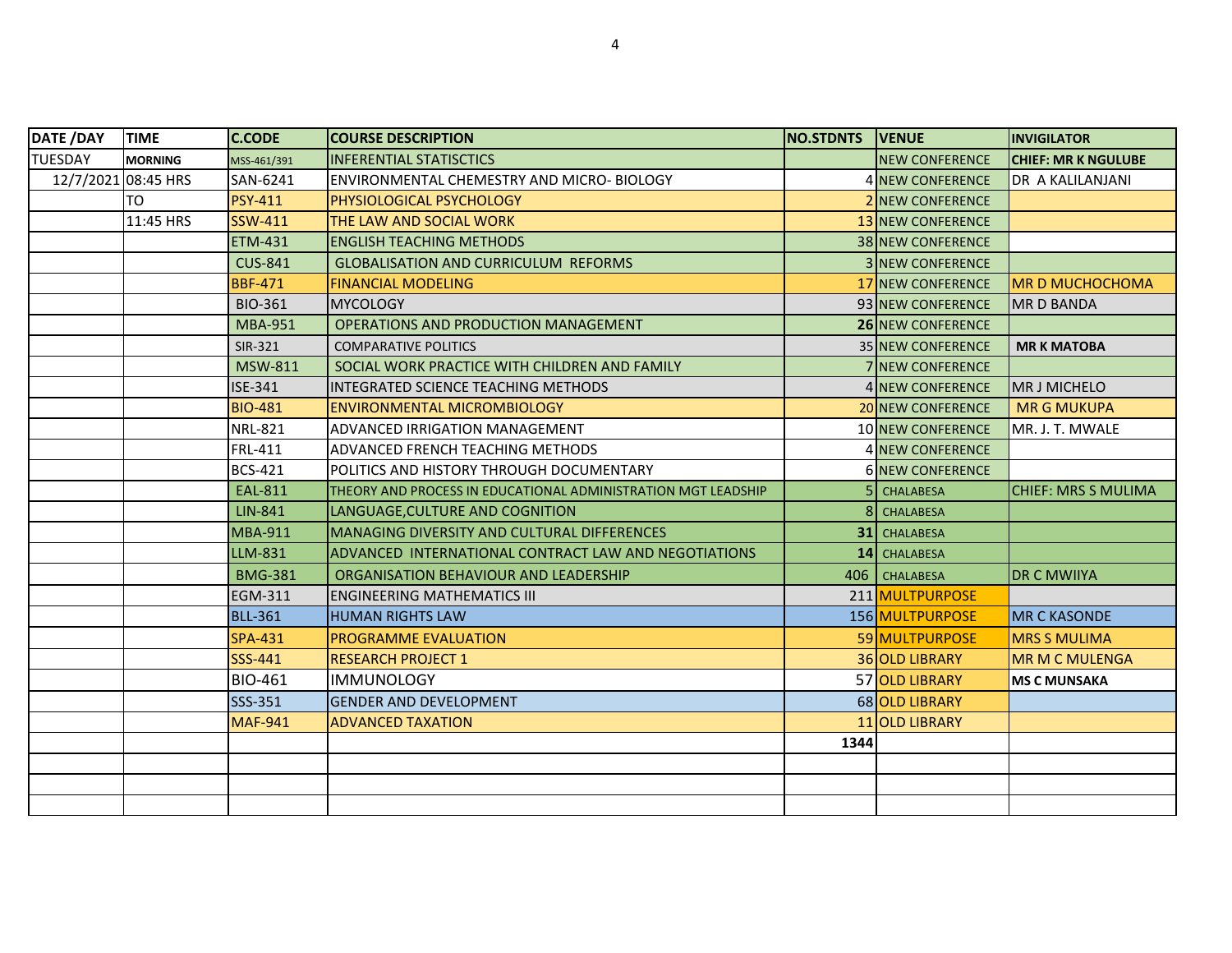| DATE /DAY           | <b>TIME</b>      | <b>C.CODE</b>   | <b>COURSE DESCRIPTION</b>                                        | NO.STDNTS VENUE |                          | <b>INVIGILATOR</b>          |
|---------------------|------------------|-----------------|------------------------------------------------------------------|-----------------|--------------------------|-----------------------------|
| <b>TUESDAY</b>      | <b>AFTERNOON</b> | <b>EEE-571</b>  | POWER ELECTRONICS II (RENEWABLE ENERGY TECHNOLOGY                |                 | 6 ROOM G51               | <b>CHIEF: MR B B MWALYA</b> |
| 12/7/2021 14:00 HRS |                  | <b>MEE-521</b>  | <b>MANAGEMENTS AND ENTREPRENEURSGHIP</b>                         |                 | 7 ROOM G51               | MR S CHIBANGULA             |
|                     | TO               | <b>SSW-331</b>  | <b>CONSELLING SKILLS</b>                                         |                 | 25 ROOM G51              |                             |
|                     | 17:00 HRS        | <b>LIT-801</b>  | ADVANCED LITERARY THEORY AND STUDIES                             |                 | 6 ROOM G51               |                             |
|                     |                  | <b>RSE-441</b>  | <b>PSYCHOLOGY OF RELIGION</b>                                    |                 | 17 ROOM G51              | <b>FR GARTH PHIRI</b>       |
|                     |                  | EDU-311         | SPECIAL NEEDS EDUCATION                                          |                 | 85 NEW CONFERENCE        | <b>MR L SAKAKOMBE</b>       |
|                     |                  | <b>ICT-201</b>  | <b>DISCRETE MATHEMATICS</b>                                      |                 | 92 NEW CONFERENCE        | <b>MS V CHAMA</b>           |
|                     |                  | <b>DMS-441</b>  | <b>ENVIRONMENTAL POLICIES AND LEGISLATION</b>                    |                 | 8 NEW CONFERENCE         | <b>MR F SICHILIMA</b>       |
|                     |                  | <b>MSM-341</b>  | <b>COMPLEX ANALYSIS I</b>                                        |                 | 5 NEW CONFERENCE         | <b>MRL MATINDI</b>          |
|                     |                  | <b>PMM-5011</b> | <b>PROJECT FINANCE FOR ENGINEERING PROJECT</b>                   |                 | 9 NEW CONFERENCE         | <b>MR TEMBO</b>             |
|                     |                  | <b>NRA-811</b>  | AGRICULTURAL RISK SURVEILLANCE AND MANAGEMENT                    |                 | <b>2 INEW CONFERENCE</b> |                             |
|                     |                  | ABM-611         | <b>ECONOMICS FOR AGRIBUSINESS</b>                                |                 | 17 NEW CONFERENCE        | <b>MR E SYAMPAKU</b>        |
|                     |                  | <b>CHE-212</b>  | <b>FUNDAMENTALS OF BIOCHEMISTRY</b>                              |                 | 78 FOYER                 | <b>MRD BANDA</b>            |
|                     |                  | <b>SEC-221</b>  | INTERMEDIATE MICRO-ECONOMICS                                     |                 | 371 CHALABESA            | <b>MS RE SIYOTO</b>         |
|                     |                  | <b>EDU-401</b>  | <b>EDUCATIONAL RESEARCH METHODS</b>                              |                 | 98 CHALABESA             | <b>DR CM KOMBE</b>          |
|                     |                  | <b>BMG-401</b>  | <b>BUSINESS RESEARCH METHODS</b>                                 |                 | 107 MULTPURPOSE          | MR C NSOFU                  |
|                     |                  | <b>BIO-221</b>  | <b>DEVERSITY OF PLANTS</b>                                       |                 | 156 MULTPURPOSE          | <b>DR K ARUNACHALAM</b>     |
|                     |                  | SPA-311         | <b>DEVELOPMENT ADMINISTRATION</b>                                |                 | 58 MULTPURPOSE           | <b>MS S MULIMA</b>          |
|                     |                  | AGB-441         | <b>AGRICULTURAL ENTERPRENEUSHIP</b>                              |                 | 105 MULTPURPOSE          |                             |
|                     |                  | <b>LIT-221</b>  | LITERARY THEORY AND MODERN CRITICISM                             |                 | 13 OLD LIBRARY           | <b>MRS D NGULUBE</b>        |
|                     |                  | GEO-321         | <b>ECONOMIC GEOGRAPGY</b>                                        |                 | 4 OLD LIBRARY            | <b>MR LUBINDA</b>           |
|                     |                  | <b>RSE-351</b>  | <b>RELIGIOUS STUDIES EDUCATION TEACHING METHODS</b>              |                 | 9 OLD LIBRARY            | MR K MUNSANJE               |
|                     |                  | SSS-611         | THEORY AND PRACTICE OF TRANSFORMATIVE COMMUNITY DEVELOPMENT      |                 | 37 OLD LIBRARY           | <b>MR A TEMBO</b>           |
|                     |                  | <b>MEA-821</b>  | FUNDAMENTALS OF TEST CONSTRUCTION                                |                 | 2 OLD LIBRARY            |                             |
|                     |                  | <b>HIS-841</b>  | SELECTED TOPICS IN THE HISTORIOGRAPHY OF EUROP. HIS. 1789TO 1919 |                 | <b>3 OLD LIBRARY</b>     |                             |
|                     |                  | <b>MBA-841</b>  | <b>MARKETING MANAGEMENT</b>                                      |                 | 50 OLD LIBRARY           |                             |
|                     |                  | <b>MAF-921</b>  | <b>FINANCIAL RISK MANAGEMENT</b>                                 |                 | 17 OLD LIBRARY           |                             |
|                     |                  | <b>FRL-311</b>  | <b>FRENCH LANGUAGE AND LINGUISTISTCS</b>                         |                 | 3 OLD LIBRARY            |                             |
|                     |                  |                 |                                                                  | 1390            |                          |                             |
|                     |                  |                 |                                                                  |                 |                          |                             |
|                     |                  |                 |                                                                  |                 |                          |                             |
|                     |                  |                 |                                                                  |                 |                          |                             |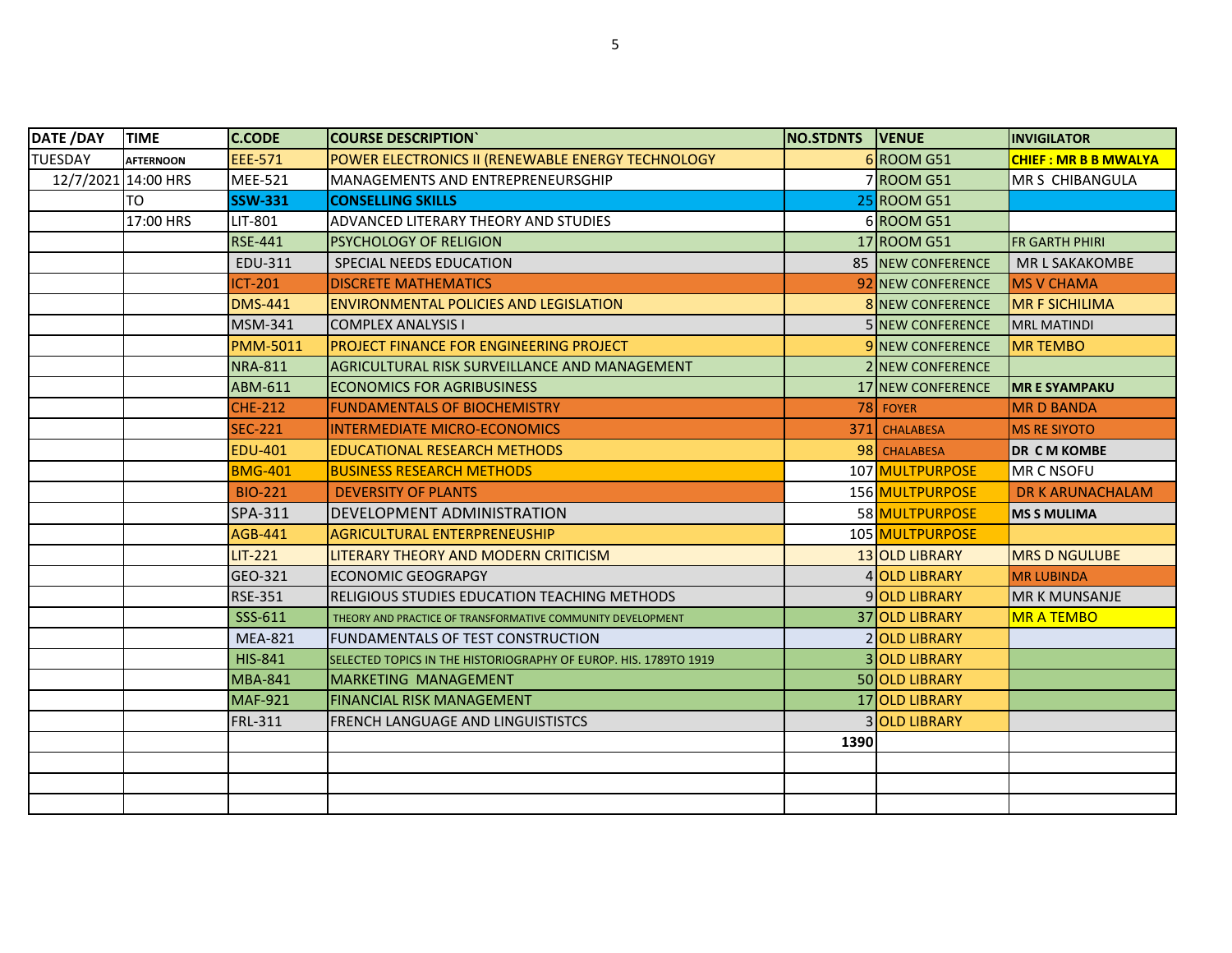| DATE /DAY      | <b>TIME</b>      | <b>C.CODE</b>  | <b>COURSE DESCRIPTION</b>                  | NO.STDNTS | <b>VENUE</b>          | <b>INVIGILATOR</b>    |
|----------------|------------------|----------------|--------------------------------------------|-----------|-----------------------|-----------------------|
| <b>TUESDAY</b> | <b>AFTERNOON</b> | <b>PHY-211</b> | <b>NEWTONIAN MECHANICS</b>                 |           | 34 SSS.ROOM 1.2.3     | CHIEF: MR L SILTOLOMA |
|                |                  | <b>MSS-411</b> | <b>MULTIVARIATE ANALYSIS</b>               |           | 6 SSS.ROOM 1.2.3      |                       |
|                |                  | <b>PSY-451</b> | <b>PERSONALITY DISORDER AND ADJUSTMENT</b> |           | 6 SSS.ROOM 1.2.3      |                       |
|                |                  | <b>ABM-651</b> | <b>STATISTICS FOR AGRIBUSINSS</b>          |           | 17 SSS.ROOM 1.2.3     | <b>DR E MUSABA</b>    |
|                |                  | <b>CUS-801</b> | <b>CURRICULUM FOUNDATIONS</b>              | 3         | <b>SSS.ROOM 1.2.3</b> |                       |
|                |                  | <b>MBE-821</b> | <b>ENTEPRISE AND ENTREPRENEURSHIP</b>      |           | 12 SSS.ROOM 1.2.3     |                       |
|                |                  | <b>CVE-831</b> | <b>ACTORS IN GLOBAL GOVERNERS</b>          |           | <b>SSS.ROOM 1.2.3</b> |                       |
|                |                  | EEE-461        | <b>TELECOMMUNICATION SYSTEMS</b>           |           | 3 SSS.ROOM 1.2.3      |                       |
|                |                  | <b>MHR-831</b> | LEARNING AND DEVELOPMENT                   |           | 26 SSS.ROOM 1.2.3     |                       |
|                |                  |                |                                            | 107       |                       |                       |
|                |                  |                |                                            |           |                       |                       |
|                |                  |                |                                            |           |                       |                       |
|                |                  |                |                                            |           |                       |                       |
|                |                  |                |                                            |           |                       |                       |
|                |                  |                |                                            |           |                       |                       |
|                |                  |                |                                            |           |                       |                       |
|                |                  |                |                                            |           |                       |                       |
|                |                  |                |                                            |           |                       |                       |
|                |                  |                |                                            |           |                       |                       |
|                |                  |                |                                            |           |                       |                       |
|                |                  |                |                                            |           |                       |                       |
|                |                  |                |                                            |           |                       |                       |
|                |                  |                |                                            |           |                       |                       |
|                |                  |                |                                            |           |                       |                       |
|                |                  |                |                                            |           |                       |                       |
|                |                  |                |                                            |           |                       |                       |
|                |                  |                |                                            |           |                       |                       |
|                |                  |                |                                            |           |                       |                       |
|                |                  |                |                                            |           |                       |                       |
|                |                  |                |                                            |           |                       |                       |
|                |                  |                |                                            |           |                       |                       |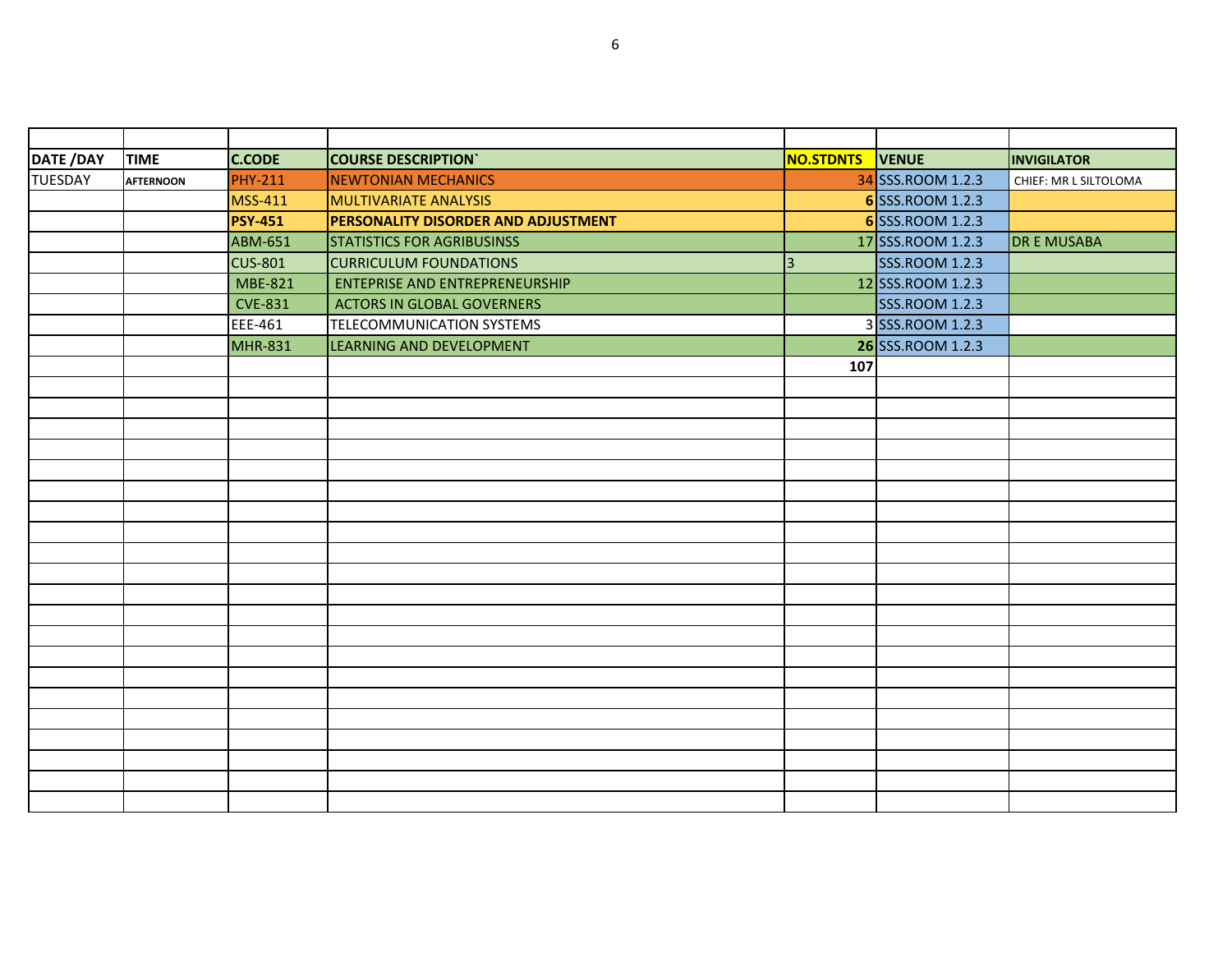| <b>DATE /DAY</b>    | <b>TIME</b>    | <b>C.CODE</b>  | <b>COURSE DESCRIPTION</b>                         | <b>NO.STDNTS VENUE</b> |                           | <b>INVIGILATOR</b>          |
|---------------------|----------------|----------------|---------------------------------------------------|------------------------|---------------------------|-----------------------------|
| WEDNESDAY           | <b>MORNING</b> | <b>DEM-441</b> | POPULATION AGEING                                 |                        | $2 $ ROOM G51             | <b>CHIEF: DR M SILENGO</b>  |
| 12/8/2021 08:45 HRS |                | ICT-331        | SYSTEM ACQUISITION AND IMPLMENTATION              |                        | 13 ROOM G51               | <b>DR M SIMFUKWE</b>        |
|                     | TO             | <b>SLG-421</b> | LOCAL GOVERNMENT LAW I                            |                        | <b>3 ROOM G51</b>         |                             |
|                     | 11:45 HRS      | ECON-631       | <b>ADVANCED MATHEMATICS OF ECONOMICS</b>          |                        | 10 ROOM G51               |                             |
|                     |                | <b>EAL-841</b> | ORGANISATIONAL BEHAVIOUR AND DEVELOPMENT          |                        | 4 ROOM G51                |                             |
|                     |                | SSS-621        | <b>COMMUNITY SOCIOLOGY</b>                        |                        | 6 ROOM G51                |                             |
|                     |                | EEE-421        | <b>ELECTRICAL DRIVES</b>                          |                        | 15 ROOM G51               | <b>MR G TEMBO</b>           |
|                     |                | <b>PHY-441</b> | NUCLEAR AND PARTICLE PHYSICS                      |                        | 9ROOM G51                 |                             |
|                     |                | <b>DEM-321</b> | <b>HEALTH DEMOGRAPHY</b>                          |                        | 24 ROOM G51               | <b>MR B B BWALYA</b>        |
|                     |                | <b>LIN-801</b> | <b>MORPHOLOGY AND ENGLISH GRAMMAR</b>             |                        | 8 ROOM G51                |                             |
|                     |                | BBE-371        | INTERMEDIATE OF ENTREPRENEURSHIP II               |                        | 100 CHALABESA             |                             |
|                     |                | <b>BAC-321</b> | <b>GOVERNMENT AND NFP. ACCOUNTING</b>             |                        | 135 CHALABESA             |                             |
|                     |                | <b>BLL-321</b> | <b>LAW OF EVIDENCE</b>                            |                        | 154 CHALABESA             | <b>MR K SIMFUKWE</b>        |
|                     |                | AGB-411        | AGRICULTURAL DEVELOPMENT ECONOMICS                |                        | 119 CHALABESA             | <b>MRILICHILO</b>           |
|                     |                | <b>BMG-461</b> | <b>STRATEGIC MANAGEMENT</b>                       |                        | 249 MULTPURPOSE           |                             |
|                     |                | <b>LIR-431</b> | <b>EMPLOYMENT AND LABOUR LAW I</b>                |                        | 156 MULTPURPOSE           | <b>MR C KASONDE</b>         |
|                     |                | SDS-461        | TRADE POLICY, MARKETS, AND INDUSTRIAL             |                        | 40 MULTPURPOSE            |                             |
|                     |                | <b>BLL-221</b> | <b>LAW OF TORTS I</b>                             |                        | <b>165 NEW CONFERENCE</b> | <b>DR F SUMAILI</b>         |
|                     |                | <b>CVE-811</b> | PRINCIPLES AND THEORIES OF CIVIC EDUCATION        |                        | <b>9 INEW CONFERENCE</b>  |                             |
|                     |                | MIR-821        | PUBLIC INTERNAIONAL LAW                           |                        | 17 NEW CONFERENCE         | <b>MR A MWANSA</b>          |
|                     |                | <b>SSW-241</b> | <b>SOCIAL WORK METHODS</b>                        |                        | <b>20 NEW CONFERENCE</b>  |                             |
|                     |                | <b>BCS-211</b> | <b>ENGLISH FOR PROFEESSIONAL COMMUNICATION</b>    |                        | <b>17 NEW CONFERENCE</b>  |                             |
|                     |                | <b>MCS-941</b> | MITIGATION AND ADAPTATION IN THEORY AND PRACCTICE |                        | 31 NEW CONFERENCE         | <b>DR F SUMAILI</b>         |
|                     |                | <b>BPR-311</b> | PUBLIC RELATIONS EVENT MANAGEMENT                 |                        | 16 NEW CONFERENCE         |                             |
|                     |                | <b>CIE-435</b> | <b>HIGHWAY ENGINEERING</b>                        |                        | 72 FOYER                  |                             |
|                     |                | <b>HIS-101</b> | <b>HISTORY OF ZAMBIA</b>                          |                        | 3 FOYER                   | <b>MRS N BANDA</b>          |
|                     |                | EEE-381        | <b>DIGITAL ELECTRONICS</b>                        |                        | 52 OLD LIBRARY            | <b>CHIEF: MR K SIMFUKWE</b> |
|                     |                | <b>PHY-221</b> | PROPERTIES OF MATTER AND THERMODYNAMICS           |                        | <b>34 OLD LIBRARY</b>     | <b>DR S M NGWIRA</b>        |
|                     |                | MSM-331        | <b>TOPOLOGY</b>                                   |                        | 17 OLD LIBRARY            | <b>MR A K NKONDE</b>        |
|                     |                | SSW-431        | SOCIAL DEVELOPMENT PLANNING                       |                        | 13 OLD LIBRARY            |                             |
|                     |                |                |                                                   | 1513                   |                           |                             |
|                     |                |                |                                                   |                        |                           |                             |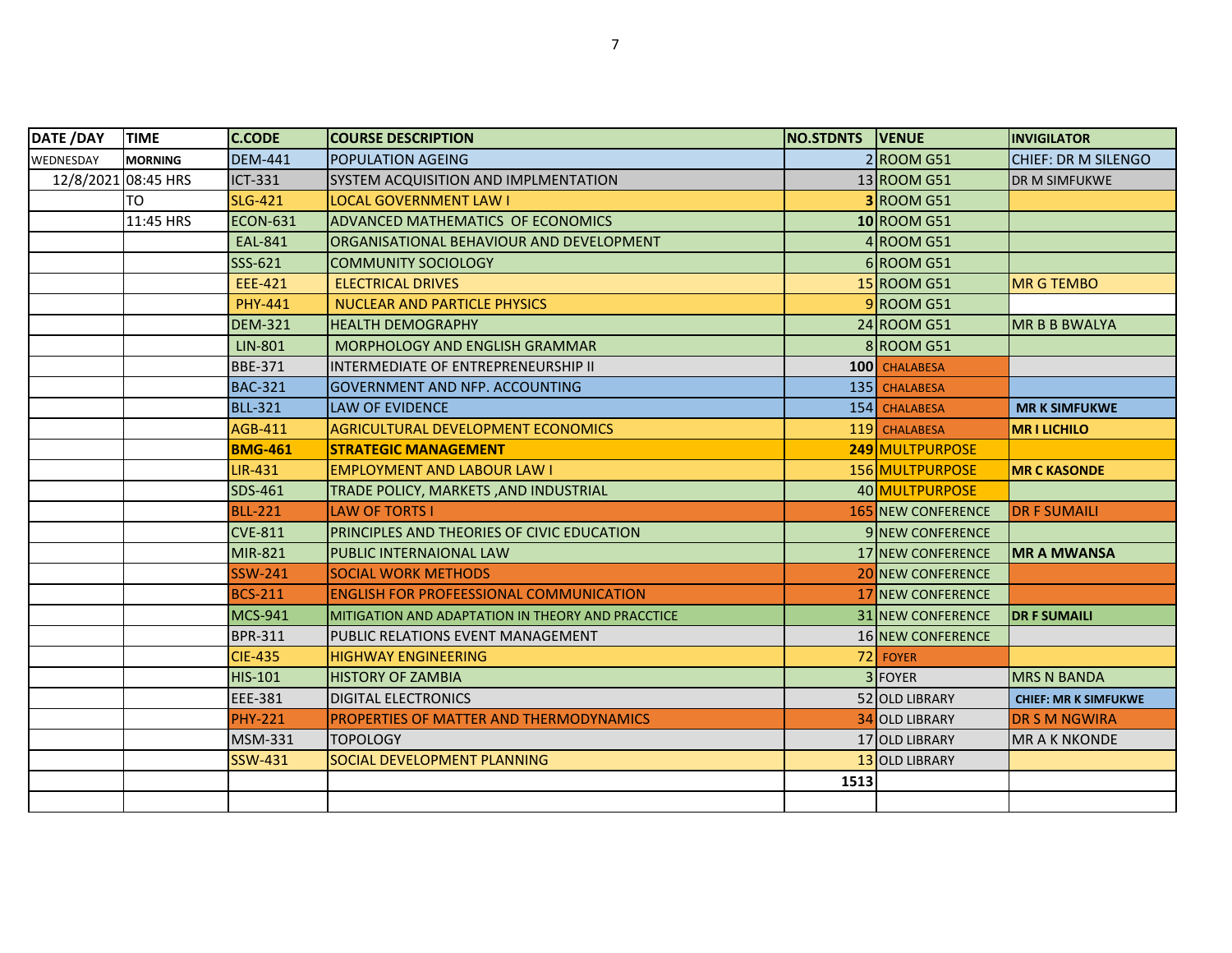| DATE /DAY | <b>TIME</b>    | <b>C.CODE</b>  | <b>COURSE DESCRIPTION</b>                         | NO.STDNTS | <b>VENUE</b>            | <b>INVIGILATOR</b>    |
|-----------|----------------|----------------|---------------------------------------------------|-----------|-------------------------|-----------------------|
| WEDNESDAY | <b>MORNING</b> | <b>ICT-351</b> | THEORY OF COMPUTATION                             |           | 39 OLD LIBRARY          | <b>MRD LUBABA</b>     |
|           |                | <b>SLT-321</b> | PRINCIPLES AND TECHNIQUES IN CHEMICAL SEPARATIONS |           | 19 OLD LIBRARY          |                       |
|           |                | <b>MBE-961</b> | <b>PROJECT PLANNING AND MANAGEMENT</b>            |           | 6 ROOM G48              |                       |
|           |                | <b>MAF-831</b> | <b>FINANCIAL SERVICES REGULATIONS</b>             |           | 20 ROOM G48             |                       |
|           |                | SDS-221        | <b>SOCIAL AND CULTURAL ANTHROPOLOGY</b>           |           | 52 SSS A.ROOM 1.2.3     |                       |
|           |                | <b>ICT-401</b> | NUMERICAL ANALYSIS                                |           | 26 SSS A.ROOM 1.2.3     | <b>MR G MUKUPA</b>    |
|           |                | ICT-471        | <b>ENTERPRISE SYSTEM</b>                          |           | 9 SSS A.ROOM 1.2.3      | <b>MR B HALUBANZA</b> |
|           |                | <b>MEE-401</b> | <b>HEAT ENGINES</b>                               |           | 10 SSS A.ROOM 1.2.3     | <b>DR A HAMWEENDO</b> |
|           |                | <b>ANR-801</b> | RESEARCH PROJECT I (PROPOSAL I)                   |           | <b>SSS A.ROOM 1.2.3</b> |                       |
|           |                | <b>MLE-851</b> | SOCIAL POLICY AND SOCIAL PROTECTION               |           | 12 SSS A.ROOM 1.2.3     |                       |
|           |                | AGC-341        | <b>CROP PROTECTION</b>                            |           | 10 SSS A.ROOM 1.2.3     |                       |
|           |                | <b>MMK-811</b> | <b>ADVERTISING AND BRAND AWARENESS</b>            |           | 7 SSS A.ROOM 1.2.3      |                       |
|           |                | EEE-561        | <b>IOPTICAL FIBRE SYSTEMS AND NET WORKS</b>       |           | 5 SSS B.ROOM 1.2.3      |                       |
|           |                | <b>CHE-461</b> | <b>ENVIRONMENTAL CHEMISTRY</b>                    |           | 6 SSS B.ROOM 1.2.3      |                       |
|           |                | <b>DMS-311</b> | <b>ENVIRONMENTAL SOCIOLOGY</b>                    |           | 14 SSS B.ROOM 1.2.3     | MR M. MWALE           |
|           |                | <b>SPA-321</b> | <b>PUBLIC POLICY ANALYSIS</b>                     |           | 80 SSS B.ROOM 1.2.3     | <b>MR S SIACHISHA</b> |
|           |                | <b>ACL-421</b> | <b>HYDROMETEOROGY</b>                             |           | 4 SSS B.ROOM 1.2.3      |                       |
|           |                |                |                                                   | 261       |                         |                       |
|           |                |                |                                                   |           |                         |                       |
|           |                |                |                                                   |           |                         |                       |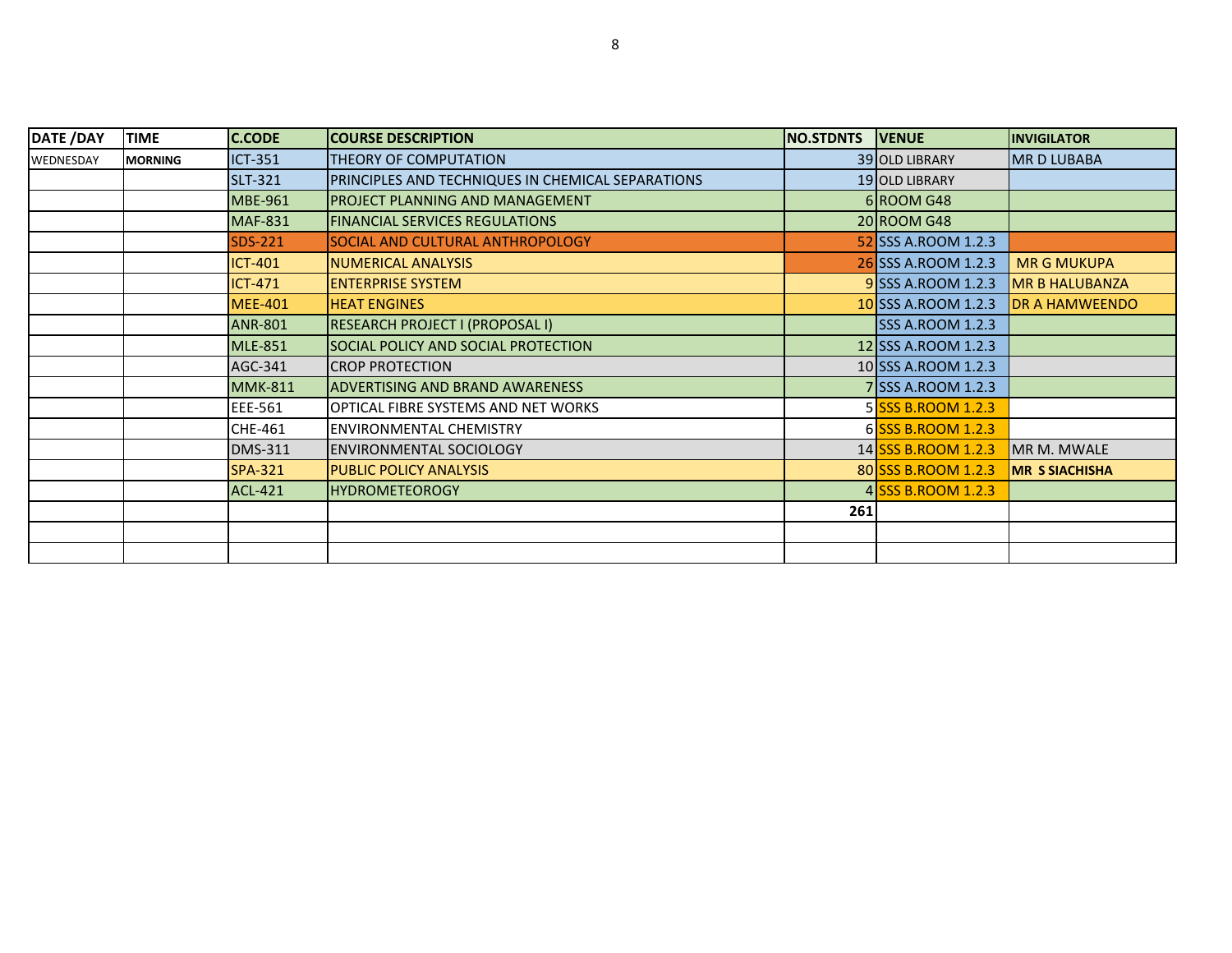| DATE /DAY | <b>TIME</b>         | <b>C.CODE</b>  | <b>COURSE DESCRIPTION</b>                               | <b>NO.STDNTS IVENUE</b> |                           | <b>INVIGILATOR</b>        |
|-----------|---------------------|----------------|---------------------------------------------------------|-------------------------|---------------------------|---------------------------|
| WEDNESDAY | <b>AFTERNOON</b>    | <b>SIR-441</b> | <b>INTERNATIONAL LAW</b>                                |                         | 27 MULTPURPOSE            | <b>CHIEF: MR B MATAKA</b> |
|           | 12/8/2021 14:00 HRS | <b>DEM-211</b> | <b>POPULATIONS THEORIES</b>                             |                         | 4 MULTPURPOSE             |                           |
|           | TO.                 | $ICT-221$      | <b>COMPUTER ARCHITECTURE</b>                            |                         | 130 MULTPURPOSE           | <b>MR G MWESHI</b>        |
|           | 17:00 HRS           | <b>MMK-811</b> | <b>ADVERTISING AND BRAND AWARENESS</b>                  |                         | 4 MULTPURPOSE             |                           |
|           |                     | SEC-311        | <b>LABOUR ECONOMICS</b>                                 |                         | 148 MULTPURPOSE           | <b>MRD MAUZU</b>          |
|           |                     | <b>BBF-331</b> | <b>MARKTING FOR FINANCIAL SERVICES</b>                  |                         | <b>38 ROOM G48</b>        |                           |
|           |                     | <b>CIE-561</b> | <b>TRANSPOTRATION ENGINEERING</b>                       |                         | 45 ROOM G48               | <b>KOPULANDE</b>          |
|           |                     | <b>PES-431</b> | <b>PHYSICAL FITNESS</b>                                 |                         | 1 ROOM G48                |                           |
|           |                     | <b>SSS-221</b> | THE INDIVIDUAL AND SOCIAL ENVINROMENT                   |                         | 31 ROOM G48               |                           |
|           |                     | <b>LIR-251</b> | <b>BUSINESS LAW I</b>                                   |                         | <b>300 NEW CONFERENCE</b> | <b>MRJJEMBA</b>           |
|           |                     | <b>MPA-811</b> | PUBLIC MANAGEMENT AND ADMINISTRATION                    |                         | 21 NEW CONFERENCE         | <b>MRS R B SHULA</b>      |
|           |                     | CSC-5211       | <b>INFORMATION AND SYSTEM SECURITY</b>                  |                         | <b>31 INEW CONFERENCE</b> |                           |
|           |                     | <b>HIS-201</b> | ECONOMIC HISTORY OF WESTERN EUROPE 1450 TO 19TH CENTURY |                         | <b>2INEW CONFERENCE</b>   | <b>MRS N BANDA</b>        |
|           |                     | PHY-361        | IANALOGUE SYSTEMS AND APPLICATIONS                      |                         | 25 OLD LIBRARY            | <b>MR A K NKONDE</b>      |
|           |                     | <b>MHR-851</b> | <b>ZAMBIAN LABOUR LAWS</b>                              |                         | 33 OLD LIBRARY            | <b>MRS M KASHISHI</b>     |
|           |                     | <b>MSS-475</b> | <b>RISK THEORY</b>                                      |                         | <b>9</b> OLD LIBRARY      | <b>DR C KASUMA</b>        |
|           |                     | GEO-421        | NATURAL RESOURCE MANAGEMENT                             |                         | 6 OLD LIBRARY             | <b>MR M MAKUNGA</b>       |
|           |                     | <b>BCS-361</b> | SOCIAL COMPANY AND STATE PROTOCL                        |                         | 2 OLD LIBRARY             |                           |
|           |                     | <b>PSM-311</b> | <b>CONTRACT MANAGEMENT</b>                              |                         | 49 OLD LIBRARY            | <b>DR C MWIIYA</b>        |
|           |                     | <b>MSM-381</b> | NUMERICAL ANALYSIS I                                    |                         | 9 OLD LIBRARY             | <b>MRL MATINDI</b>        |
|           |                     | CIE-331        | <b>QUANTITY SURVEYING AND ESTIMATION</b>                |                         | 62 OLD LIBRARY            | <b>MR G MASHEKA</b>       |
|           |                     | CHE-361        | ICHEMICAL KINETICS AND NUCLEAR CHEMESTRY                |                         | 2 OLD LIBRARY             | <b>MRS A MBOZI</b>        |
|           |                     | <b>EGM-231</b> | ELECTRICAL AND ELECTRONICS PRINCIPLES                   |                         | 316 CHALABESA             |                           |
|           |                     | AGB-311        | <b>AGRIBUSINESS BUSINESS ATATISTICS</b>                 |                         | 94 CHALABESA              | IMRS D NGULUBE            |
|           |                     | PA-221         | ORGANISATIONAL THEORY                                   |                         | <b>CHALABESA</b>          | <b>MR R B SHULA</b>       |
|           |                     | <b>RSE-321</b> | <b>SCRIPTURES OF WORLD RELIGIONS</b>                    |                         | 17 ROOM G51               | <b>MRS A M PHIRI</b>      |
|           |                     | <b>SIR-251</b> | <b>INTRODUCTION TO FRENCH LANGUAGE I</b>                |                         | 25 ROOM G51               | <b>MR MUMBA</b>           |
|           |                     | SIR-261        | <b>INTRODUCTION TO CHINESE LANGUAGE I</b>               |                         | 7 ROOM G51                | <b>MRS WANG</b>           |
|           |                     |                |                                                         |                         |                           |                           |
|           |                     |                |                                                         |                         |                           |                           |
|           |                     |                |                                                         | 1494                    |                           |                           |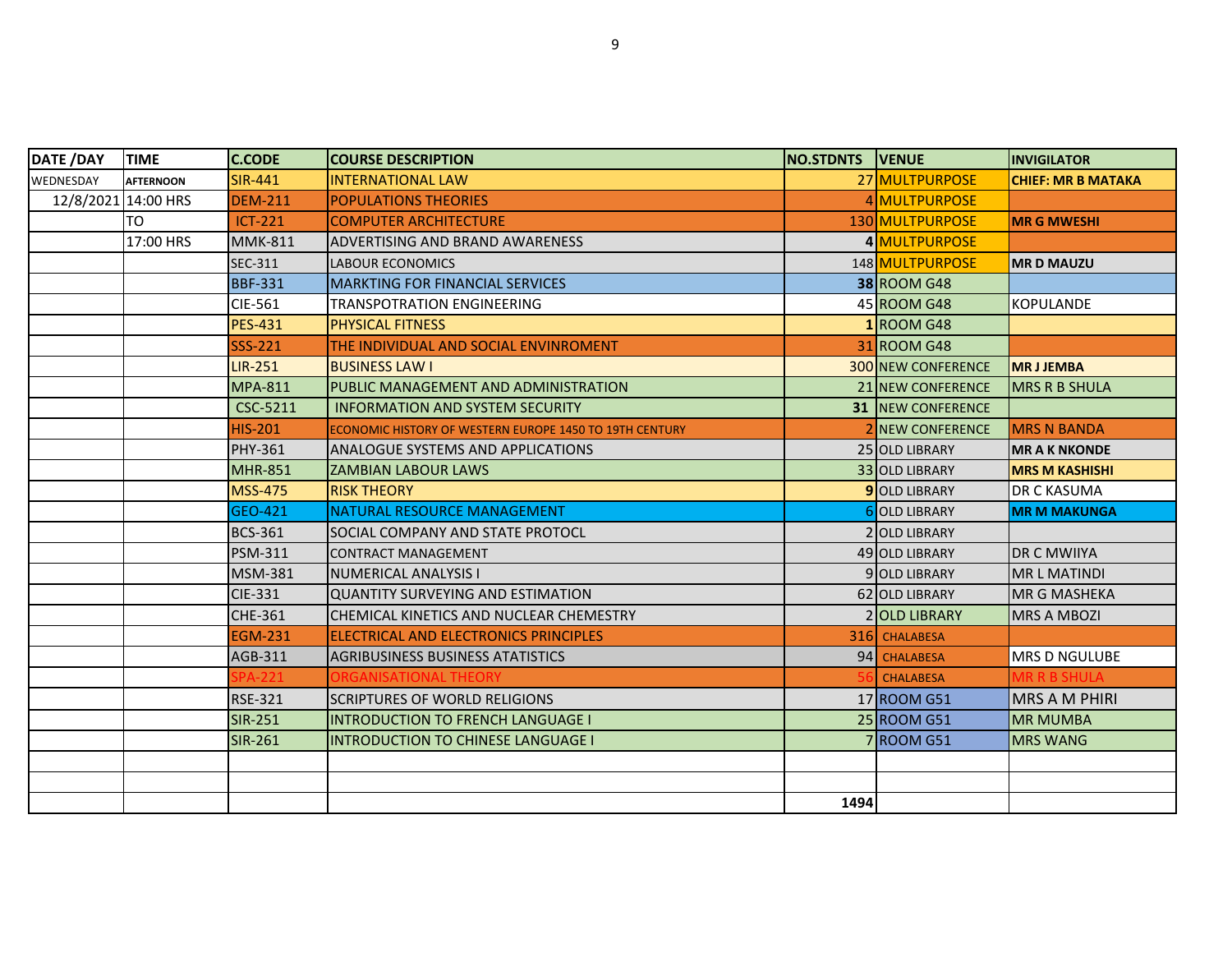| DATE /DAY | <b>TIME</b>    | <b>C.CODE</b>   | <b>COURSE DESCRIPTION</b>                            | NO.STDNTS      | <b>VENUE</b>       | <b>INVIGILATOR</b>          |
|-----------|----------------|-----------------|------------------------------------------------------|----------------|--------------------|-----------------------------|
| THURSDAY  | <b>MORNING</b> | <b>PSM-421</b>  | PUBLIC AND FOREIGN PROCUREMENT                       |                | 20 CHALABESA       | <b>CHIEF: MR .J T MWALE</b> |
| 12/9/2021 | 08:45 HRS      | MBE-921         | <b>GROBAL ENTREPRENUERSHIP</b>                       | 2 <sup>1</sup> | <b>CHALABESA</b>   |                             |
|           | <b>TO</b>      | <b>PES-222</b>  | SOCIOLOGY OF SPORT                                   | $\overline{2}$ | <b>CHALABESA</b>   | <b>MRS M KASHISHI</b>       |
|           | 11:45 HRS      | <b>NRL-411</b>  | <b>INTEGRATED WATER RESOURCES</b>                    | 9I             | <b>CHALABESA</b>   |                             |
|           |                | SSS-321         | CONTEMPORARY ISSUES IN DEVELOPMENT                   |                | 35 CHALABESA       |                             |
|           |                | <b>DEM-261</b>  | <b>MATHEMATICS FOR DEMOGRAPHY</b>                    |                | <b>CHALABESA</b>   |                             |
|           |                | <b>MSS-261</b>  | <b>INTRODUCTION TO PROBABILITY</b>                   |                | 48 CHALABESA       | <b>MR HAMBULO</b>           |
|           |                | AGC-411         | <b>WEED SCIENCE AND MANAGEMENT</b>                   | 21 I           | <b>CHALABESA</b>   | MR. CHILESHE                |
|           |                | SSW-311         | SOCIAL THEORY AND SOCIAL POLICY                      |                | 20 CHALABESA       |                             |
|           |                | <b>MDS-921</b>  | DISASTER RISK REDUCTION AND MANAGEMENT               |                | <b>CHALABESA</b>   |                             |
|           |                | <b>MBA-941</b>  | <b>INTERNATIONAL BUSINESS</b>                        |                | 29 CHALABESA       |                             |
|           |                | <b>AGC-211</b>  | <b>CROP BOTANY AND PHYSIOLOGY</b>                    |                | 71 CHALABESA       | <b>MR S CHILESHE</b>        |
|           |                | <b>LIR-221</b>  | <b>INDUSTRIAL SOCIOLOGY</b>                          | $\Delta$       | <b>CHALABESA</b>   |                             |
|           |                | <b>SEC-431</b>  | <b>ZAMBIAN ECONOMY</b>                               |                | 62 CHALABESA       | <b>MRS C REINKE</b>         |
|           |                | AGB-351         | MANAGEMENT OF AGRICULTURAL COOPERATIVES              |                | 80 CHALABESA       |                             |
|           |                | LIT-811         | POSTCOLONIAL LITERARY STUDIES                        | 6 <sup>1</sup> | <b>CHALABESA</b>   |                             |
|           |                | <b>SLT-351</b>  | <b>ENZYMES TECHNOLOGY</b>                            |                | 19 CHALABESA       | MR H MWATACHELA             |
|           |                | <b>CVE-431</b>  | <b>CULTURE AND COMMUNITY HERITAGE</b>                |                | 16 CHALABESA       |                             |
|           |                | <b>MEE-301</b>  | <b>THERMO DYNAMICS I</b>                             |                | 26 CHALABESA       | <b>MR C NSOFU</b>           |
|           |                | <b>EXP-341</b>  | PLANNING TO TEACHING METHODS                         |                | <b>CHALABESA</b>   |                             |
|           |                | CHE-311         | <b>CELLULAR BIOCHEMISRTRY</b>                        |                | 95 MULTPURPOSE     |                             |
|           |                | <b>MEE-511</b>  | ENVIRONMENTAL AND MAINTANANCE ENGINEERING            | $\overline{7}$ | <b>MULTPURPOSE</b> | <b>MR C MWAANGA</b>         |
|           |                | <b>SAN-6251</b> | <b>RESEARCH METHODS FOR SANITATION AND TEAM WORK</b> | 6              | <b>MULTPURPOSE</b> | DR S M NGWIRA               |
|           |                | <b>PHY-451</b>  | <b>SOLID STATE PHYSICS</b>                           | $\overline{9}$ | <b>MULTPURPOSE</b> |                             |
|           |                | <b>NRL-211</b>  | <b>INTRODUCTION TO SOIL SCIENCE</b>                  |                | 200 MULTPURPOSE    | MR. K. MUNSANJE             |
|           |                |                 |                                                      | 792            |                    |                             |
|           |                |                 |                                                      |                |                    |                             |
|           |                |                 |                                                      |                |                    |                             |
|           |                |                 |                                                      |                |                    |                             |
|           |                |                 |                                                      |                |                    |                             |
|           |                |                 |                                                      |                |                    |                             |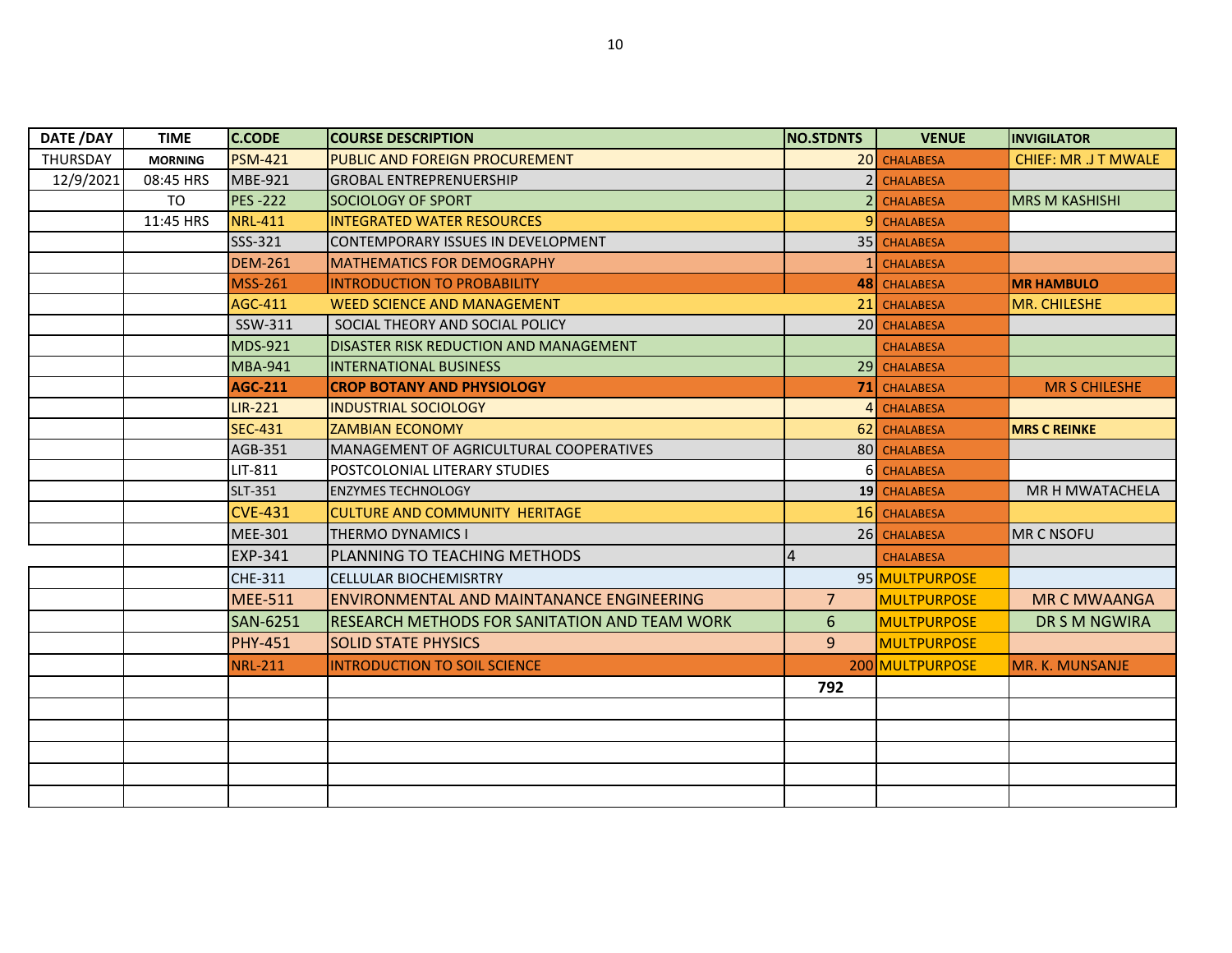| DATE /DAY           | <b>TIME</b>      | <b>C.CODE</b>  | <b>COURSE DESCRIPTION</b>                             | <b>NO.STDNTS VENUE</b> |                           | <b>INVIGILATOR</b>   |
|---------------------|------------------|----------------|-------------------------------------------------------|------------------------|---------------------------|----------------------|
| <b>THURSDAY</b>     | <b>AFTERNOON</b> | SSS-211        | <b>THEORIES AND PRACTICES OF DEVELOPMENT I</b>        |                        | <b>148 NEW CONFERENCE</b> | CHIEF: MR D BANDA    |
| 12/9/2021 14:00 HRS |                  | ZLS-221        | <b>ZAMBIAN LANGUAGES FICTION I</b>                    |                        | <b>2 NEW CONFERENCE</b>   |                      |
|                     | TO               | MSS-431        | DATA ANALYSIS, REPORT WRITING AND DISSEMINATION       |                        | <b>12 NEW CONFERENCE</b>  | <b>MR D K CHOLA</b>  |
|                     | 17:00 HRS        | <b>CUS-831</b> | <b>CURRICULUM CHANGE AND INNOVATION</b>               |                        | <b>3 NEW CONFERENCE</b>   |                      |
|                     |                  | <b>MLE-831</b> | APPROCHES TO COLLECTIVE BARGANING IN LAW AND PRACTICE |                        | <b>11 NEW CONFERENCE</b>  |                      |
|                     |                  | <b>MBA-831</b> | <b>IMICRO AND MACRO ECONOMICS</b>                     |                        | <b>42 NEW CONFERENCE</b>  |                      |
|                     |                  | SLT-401        | LABORATORY MANAGEMENT                                 |                        | <b>17 NEW CONFERENCE</b>  |                      |
|                     |                  | <b>CHE-251</b> | <b>BASICS IN ORGANIC CHEMESTRY</b>                    |                        | 292 CHALABESA             | <b>MR F KAYAMBA</b>  |
|                     |                  | EEE-521        | <b>IPOWER SYSTEMS ANALYSIS</b>                        |                        | 5 CHALABESA               |                      |
|                     |                  | <b>MSM-431</b> | <b>FUNCTIONAL ANALYSIS</b>                            |                        | 11 CHALABESA              | <b>MRD BANDA</b>     |
|                     |                  | SDS-321        | CIVIL SOCIETY IN GOVERNNANCE AND DEVELOPMENT          |                        | 63 CHALABESA              |                      |
|                     |                  | ZLS-421        | ZAMBIA TRADITIONAL CEREMONIES AND ARTIFACTS           |                        | 4 CHALABESA               | <b>MS I MOONGA</b>   |
|                     |                  | <b>ENG-311</b> | <b>DISCOURSE ANALYSIS</b>                             |                        | 2 CHALABESA               |                      |
|                     |                  | <b>ENG-221</b> | <b>PSYCHO-LINGUISTICS</b>                             |                        | 7 CHALABESA               |                      |
|                     |                  | AGC-321        | ICROP PESTS MANAGEMENT                                |                        | 26 CHALABESA              | <b>MR S CHILESHE</b> |
|                     |                  | <b>BLL-231</b> | <b>CRIMINAL LAW I</b>                                 |                        | 131 MULTPURPOSE           | <b>MR J CHITENGI</b> |
|                     |                  | <b>CVE-321</b> | <b>CIVIC EDUCATION TEACHING METHODS</b>               |                        | 11 MULTPURPOSE            |                      |
|                     |                  | <b>SLG-441</b> | <b>PUBLIC PROCUREMENT</b>                             |                        | 3 MULTPURPOSE             |                      |
|                     |                  | <b>MEE-501</b> | <b>HEAT AND MASS TRANSFER</b>                         |                        | 7 MULTPURPOSE             |                      |
|                     |                  |                | AGB-821/ABM STRATEGIC PROJECT PLANNING AND MANAGEMENT |                        | 17 MULTPURPOSE            | <b>MRILICHILO</b>    |
|                     |                  | PSY-321        | <b>EXPERIMENTAL PSYCHOLOGY</b>                        |                        | 9 MULTPURPOSE             | <b>MR G PGIRI</b>    |
|                     |                  | <b>BAC-401</b> | BUSINESS RESEARCH AND PROJECT DEVELOPMEMT             |                        | <b>7IMULTPURPOSE</b>      |                      |
|                     |                  | <b>SEC-351</b> | <b>INTERNATIONAL TRADE</b>                            |                        | 158 OLD LIBRARY           | <b>MS E SIYOYO</b>   |
|                     |                  |                |                                                       | 988                    |                           |                      |
|                     |                  |                |                                                       |                        |                           |                      |
|                     |                  |                |                                                       |                        |                           |                      |
|                     |                  |                |                                                       |                        |                           |                      |
|                     |                  |                |                                                       |                        |                           |                      |
|                     |                  |                |                                                       |                        |                           |                      |
|                     |                  |                |                                                       |                        |                           |                      |
|                     |                  |                |                                                       |                        |                           |                      |
|                     |                  |                |                                                       |                        |                           |                      |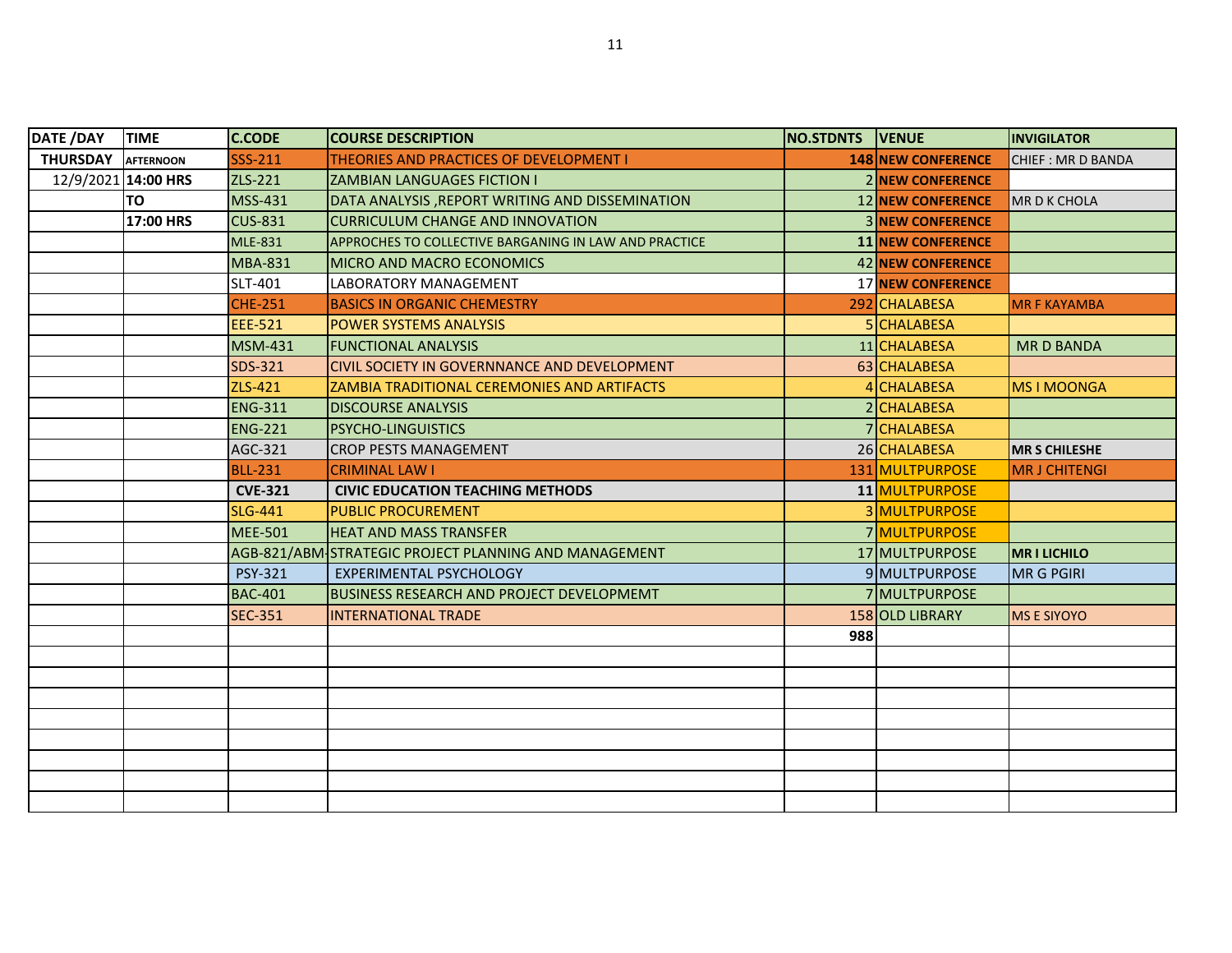| DATE /DAY  | <b>TIME</b>    | <b>C.CODE</b>  | <b>COURSE DESCRIPTION</b>                           | <b>NO.STDNTS</b> | <b>VENUE</b>          | <b>INVIGILATOR</b>   |
|------------|----------------|----------------|-----------------------------------------------------|------------------|-----------------------|----------------------|
| FRIDAY     | <b>MORNING</b> | <b>BAF-421</b> | <b>AUDITING I</b>                                   |                  | 92 FOYER              |                      |
| 12/10/2021 | 08:45 HRS      | LIR-461        | INTERNATIONAL LABOUR LAW AND DOMESTIC LAW I         |                  | 33 OLD LIBRARY        | <b>DR F SUMAILI</b>  |
|            | T <sub>O</sub> | <b>PSY-461</b> | <b>MOTIVATION IN ORGANISATIONS</b>                  |                  | 4 OLD LIBRARY         | <b>MR V CHIKAMPA</b> |
|            | 11:45 HRS      | <b>ICT-431</b> | CAPSTONNE PROJECT (PROPOSAL AND PRESENTAION         |                  | 21 OLD LIBRARY        |                      |
|            |                | EDU-341        | CURRICULUM STUDIES PRIMARY EDUCATION                |                  | <b>OLD LIBRARY</b>    |                      |
|            |                | LIT-311        | <b>LITERATURE FROM 1200</b>                         |                  | <b>12 OLD LIBRARY</b> | DR M SILUONDE        |
|            |                | GEO-311        | <b>IGEOGRAPHY TEACHING METHODS AND FIELD</b>        |                  | 4 OLD LIBRARY         | <b>MR G CHILINGA</b> |
|            |                | SIR-331        | <b>INTERNATIONAL PEACE AND SECURITY I</b>           |                  | 38 OLD LIBRARY        | <b>MR A MWANSA</b>   |
|            |                | <b>MSS-491</b> | <b>PROJECT I</b>                                    |                  | 7 OLD LIBRARY         |                      |
|            |                | <b>CHE-351</b> | <b>ORGANIC SPECTROSSCOPY AND AROMATIC CHEMISTRY</b> |                  | 41 OLD LIBRARY        | <b>MR F KAYAMBA</b>  |
|            |                | <b>BCS-221</b> | <b>MEDIA LAW AND ETHICS</b>                         |                  | 18 OLD LIBRARY        | <b>DR C MWIIYA</b>   |
|            |                | <b>MMK-911</b> | <b>CUSTOMER RELATIONS MANAGEMENT</b>                |                  | 2 OLD LIBRARY         |                      |
|            |                | DEM-341        | POPULATION POLICY, PROG. & INTERVENTIONS            |                  | 3 OLD LIBRARY         |                      |
|            |                | LLM-841        | COMPARATIVE MEDICAL LAW AND ETHICS                  |                  | 13 OLD LIBRARY        |                      |
|            |                | SSW-361        | SOCIALPROTECTION AND SUSTAINABLE LIVELIHOODS        |                  | 19 RROM G 51          |                      |
|            |                | <b>LIR-421</b> | <b>GENDAER AND LABOUR</b>                           |                  | 7RROM G51             |                      |
|            |                | <b>BPR-321</b> | <b>ADVERTISING MEDIA AND BRANDING</b>               |                  | 30 RROM G 51          |                      |
|            |                | CBS-5211       | DIGITAL FORENSICS AND INVESTIGATION                 |                  | 8 RROM G 51           |                      |
|            |                | ICD-5011       | DATA VISUALIZATION AND ANALYSIS                     |                  | 10 RROM G 51          |                      |
|            |                | <b>NRL-831</b> | SOIL FERTILITY AND NUTRIENT MANAGEMENT              |                  | 10 RROM G 51          | DR. P. SIMFUKWE      |
|            |                | <b>NRE-821</b> | ECOLOGY AND ECOSYSTEMS MANAGEMENT                   |                  | 2 RROM G 51           | DR. C. CHOMBA        |
|            |                |                |                                                     | 374              |                       |                      |
|            |                |                |                                                     |                  |                       |                      |
|            |                |                |                                                     |                  |                       |                      |
|            |                |                |                                                     |                  |                       |                      |
|            |                |                |                                                     |                  |                       |                      |
|            |                |                |                                                     |                  |                       |                      |
|            |                |                |                                                     |                  |                       |                      |
|            |                |                |                                                     |                  |                       |                      |
|            |                |                |                                                     |                  |                       |                      |
|            |                |                |                                                     |                  |                       |                      |
|            |                |                |                                                     |                  |                       |                      |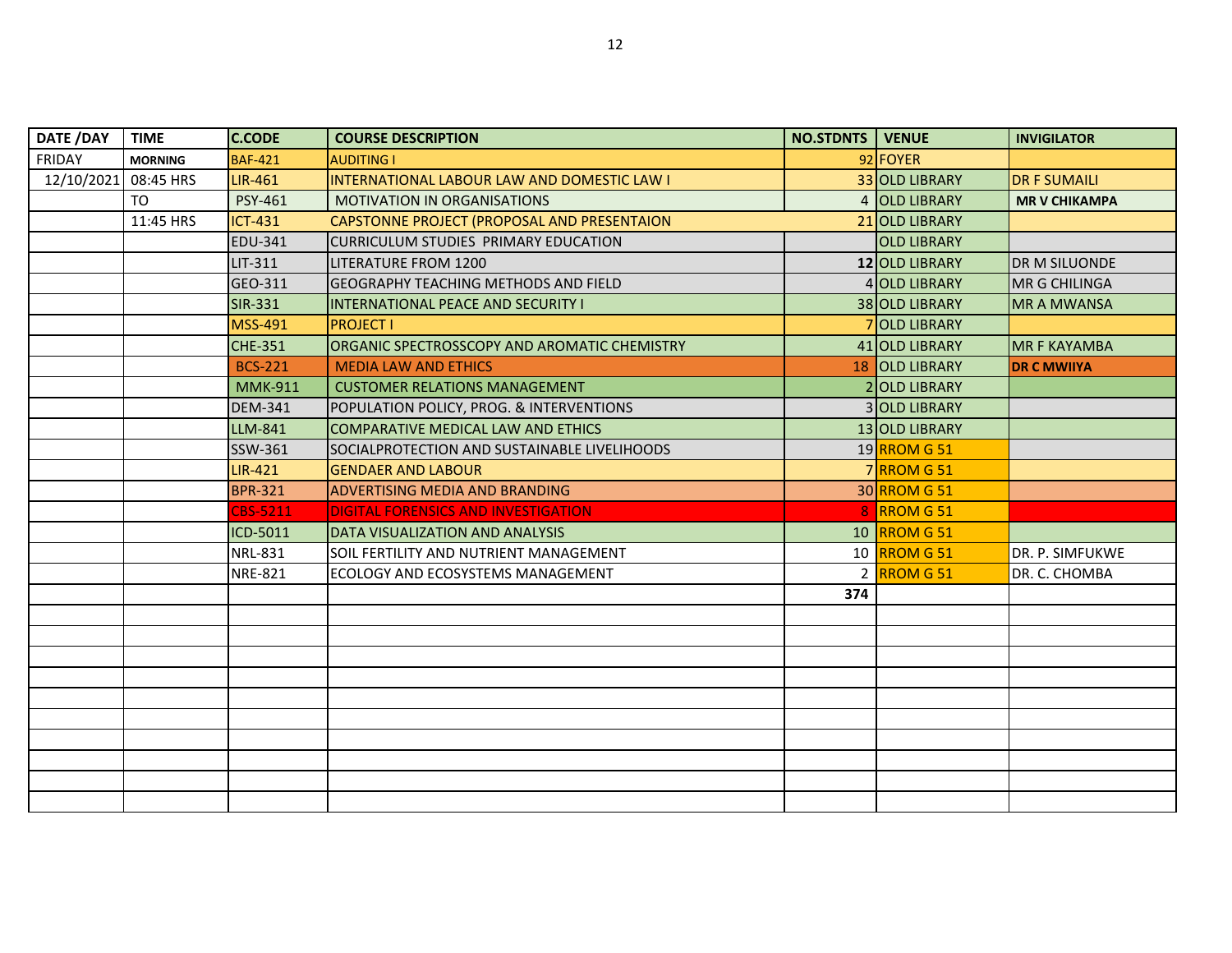| DATE /DAY | <b>TIME</b>    | <b>C.CODE</b>   | <b>COURSE DESCRIPTION</b>                                 |      | <b>VENUE</b>            | <b>INVIGILATOR</b>           |
|-----------|----------------|-----------------|-----------------------------------------------------------|------|-------------------------|------------------------------|
| FRIDAY    | <b>MORNING</b> | <b>MEA-801</b>  | <b>CONTEMPORARY ISSUES IN ASSESSMENT SYSTEMS</b>          |      | 2 NEW CONFERENCE        | <b>CHIEF: MR F SICHILIMA</b> |
|           |                | <b>HIS-801</b>  | HISTORIOGRAPHY OF PRE-COLONIAL CENTRAL AFRICAN ECON.      |      | 2 NEW CONFERENCE        |                              |
|           |                | <b>MLE-821</b>  | OCCUPATIONAL HEALTH AND SAFETY IN LAW AND PRACTICE        |      | 8 NEW CONFERENCE        |                              |
|           |                | <b>MHR-821</b>  | <b>EMPLOYEE RELATIONS</b>                                 |      | 21 NEW CONFERENCE       |                              |
|           |                | ABM-642         | AGRICULTURAL POLICY ANALYSIS                              |      | 2 NEW CONFERENCE        |                              |
|           |                | <b>DMS-411</b>  | <b>IENERGY RESOURCE AND THE ENVIRONMENT</b>               |      | <b>7</b> NEW CONFERENCE | <b>MR.I LICHILO</b>          |
|           |                | ICT-261         | INTRO.TO OBJECTIVE ORIENTED PROGRAMMING AND JAVA          |      | 142 NEW CONFERENCE      |                              |
|           |                | AGB-331         | <b>FINANCIAL MANAGEMENT IN AGRIBUSINESS</b>               |      | 97 NEW CONFERENCE       |                              |
|           |                | <b>CVE-241</b>  | <b>GLOBAL ISSUES AND EDUCATION</b>                        |      | 9 NEW CONFERENCE        | <b>MRS D NGULUBE</b>         |
|           |                | <b>HIS-401</b>  | ECONOMIC HISTORY OF CENTRAL AFRICA FROM 1750 TO 1900      |      | 4 NEW CONFERENCE        | <b>MRS M MAZIMBA</b>         |
|           |                | <b>BAC-331</b>  | FINANCIAL MANAGEMENT AND RISK APPRAISAL                   |      | 388 MULTPURPOSE         |                              |
|           |                | <b>BPR-481</b>  | PUBLIC RELATIONS, FASHIONS, MUSICAND THE ARTS             |      | 8 MULTPURPOSE           |                              |
|           |                |                 | MBA-811/PMN MANAGEMENT THEORY AND PRACTITICE              |      | 52 MULTPURPOSE          |                              |
|           |                | <b>EGM-221</b>  | <b>ENGINEERING DRAWING</b>                                |      | 316 CHALABESA           | <b>MR D BANDA</b>            |
|           |                | <b>DEM-411</b>  | <b>ADVANCED METHODS OF DEMOGRAPHIC ANALYSIS I</b>         |      | 10 CHALABESA            |                              |
|           |                | GEO-221         | <b>INTRODUTION TO SOIL SCIENCES</b>                       |      | 3 CHALABESA             |                              |
|           |                | <b>PHY-451</b>  | <b>SOLID STATE PHYSICS I</b>                              |      | <b>CHALABESA</b>        | <b>MR M KAKUNGU</b>          |
|           |                | <b>MAF-811</b>  | ADVANCED FINACIAL ACCOUNTING REPORTING                    |      | 23 CHALABESA            |                              |
|           |                | <b>PES-411</b>  |                                                           |      | 5 CHALABESA             |                              |
|           |                | <b>MEE-411</b>  | <b>MANUFACTURING AND TECHNOLOGY I</b>                     |      | 10 CHALABESA            |                              |
|           |                | <b>ICT-361</b>  | <b>IMOBILE APPLICATION PROGRAMMING</b>                    |      | 68 CHALABESA            |                              |
|           |                | <b>BMK-481</b>  | <b>SELLING AND SALES MANAGEMENT</b>                       |      | 64 CHALABESA            | <b>MR M MWEWA</b>            |
|           |                | <b>LLM-821</b>  | <b>COMPARATIVE LEGAL ETHICS AND PROFESSIONAL CONDUCTS</b> |      | 13 SSS.A.ROOM 1.2.3     |                              |
|           |                | <b>ICT-271</b>  | <b>DATABAES</b>                                           |      | 133 SSS.A.ROOM 1.2.3    |                              |
|           |                | <b>MMK-931</b>  | <b>ADVANCED STRATEGIC MARKETING</b>                       |      | 3 SSS.B.ROOM 1.2.3      |                              |
|           |                | <b>ECON-611</b> | <b>ADVANVCED MICROECONOMICS THEORY</b>                    |      | 10 SSS.B.ROOM 1.2.3     |                              |
|           |                | <b>MMK-841</b>  | INTERGRATED MARKETING COMMUNICATION (IMC)                 |      | 6 SSS.B.ROOM 1.2.3      |                              |
|           |                | <b>NRE-811</b>  | <b>ENVIRONMENT, CLIMATE CHANGE AND FOOD SECURITY</b>      |      | 8 SSS.B.ROOM 1.2.3      |                              |
|           |                | SAN-6211        | INTRODUCTION TO SANITATION, SYSTEMS AND SERVICES          |      | 6 SSS.B.ROOM 1.2.3      | <b>DR MWEENE HIMWIINGA</b>   |
|           |                |                 |                                                           | 1420 |                         |                              |
|           |                |                 |                                                           |      |                         |                              |
|           |                |                 |                                                           |      |                         |                              |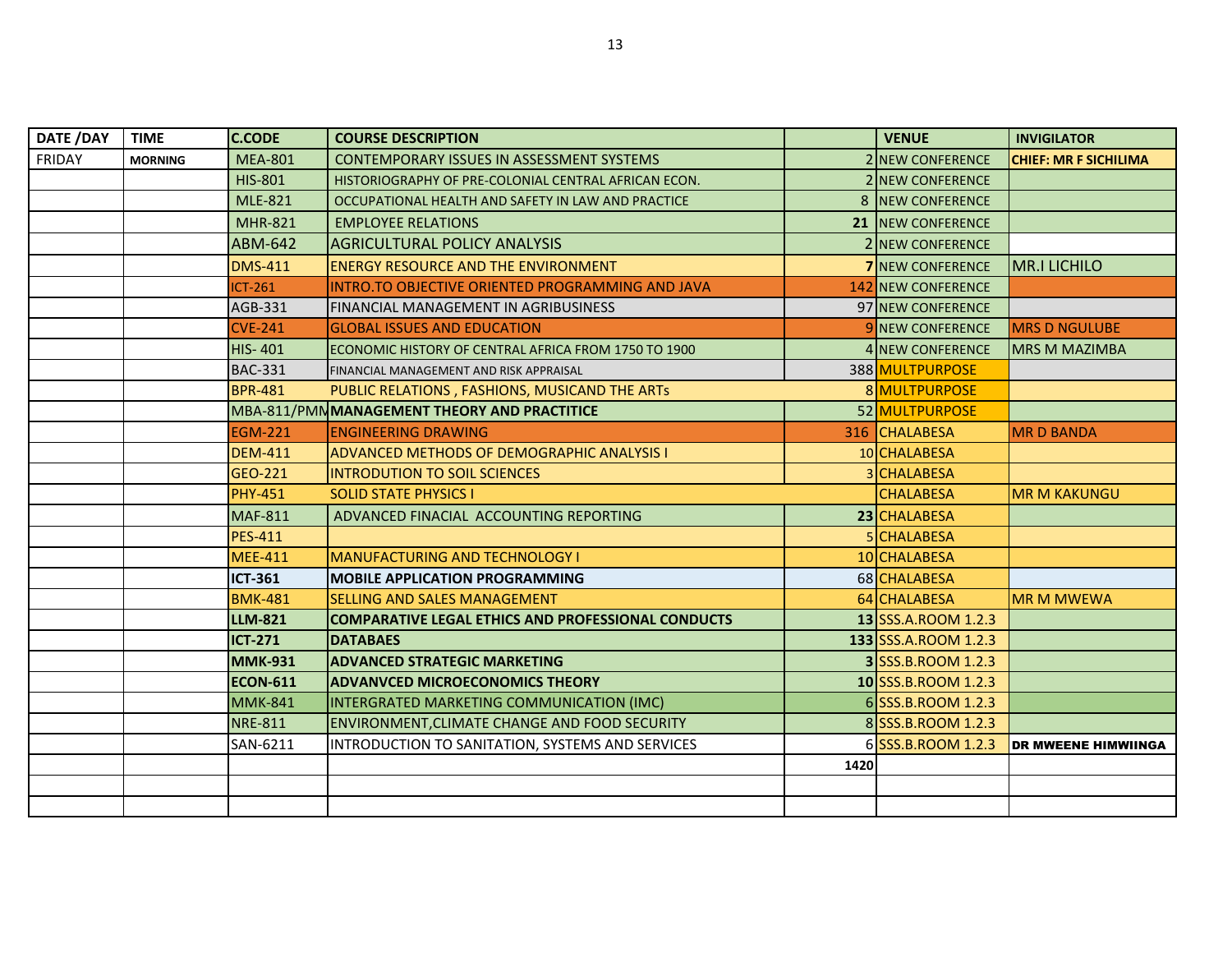| <b>DATE /DAY</b>     | <b>TIME</b>      | <b>C.CODE</b>   | <b>COURSE DESCRIPTION</b>                                         | <b>NO.STDNTS</b> | <b>IVENUE</b>              | <b>INVIGILATOR</b>             |
|----------------------|------------------|-----------------|-------------------------------------------------------------------|------------------|----------------------------|--------------------------------|
| <b>FRIDAY</b>        | <b>AFTERNOON</b> | <b>DMS-321</b>  | <b>IPRINCIPLES OF ENVIRONMENTAL EDUCATION</b>                     |                  | 9 CHALABESA                | <b>CHIEF: MR Y GABREMESKEL</b> |
| 12/10/2021 14:00 HRS |                  | ACL-431         | <b>REMOTE SENSING AND GIS</b>                                     |                  | 10 CHALABESA               |                                |
|                      | TO               | <b>BMK-471</b>  | <b>INTERNATIONAL MARKETING</b>                                    |                  | 8 CHALABESA                | <b>Dr A PHIRI</b>              |
|                      | 17:00 HRS        | <b>MBA-931</b>  | <b>IBUSINESS LAW AND LABOUR RELATIONS</b>                         |                  | 33 CHALABESA               |                                |
|                      |                  | <b>ECON-621</b> | <b>JADVANCED MACROECONOMICS THEORY</b>                            |                  | 11 CHALABESA               |                                |
|                      |                  | <b>BEC-431</b>  | <b>INVESTMENT APPRAISAL AND ANALYSIS</b>                          |                  | 50 CHALABESA               |                                |
|                      |                  | <b>BAF-211</b>  | <b>FINANCIAL ACCOUNTING</b>                                       |                  | 118 CHALABESA              |                                |
|                      |                  | <b>CIE-431</b>  | <b>HYDROULICS AND TURBO MACHINICS</b>                             |                  | 63 CHALABESA               | <b>MR M KOPULANDE</b>          |
|                      |                  | <b>HIS-321</b>  | <b>ISOUTHERN AFRICAN HISTORY FROM EARLY TIMES TO 1600 TO 1900</b> |                  | 5 CHALABESA                | <b>DR F MUFUZI</b>             |
|                      |                  | <b>BIO-211</b>  | <b>BIO STATISTICS</b>                                             |                  | <b>70 CHALABESA</b>        |                                |
|                      |                  | <b>MSM-211</b>  | <b>CALCULUS AND VECTOR ANALYSIS</b>                               |                  | 84 CHALABESA               | DR C KASUMO                    |
|                      |                  | <b>NRE-221</b>  | NATURAL RESOURCES ECOLOGY                                         |                  | <b>34 CHALABESA</b>        | <b>DR C CHOMBA</b>             |
|                      |                  | ZLS-311         | <b>IASPECTS OF SEMANTICS</b>                                      |                  | 1 CHALABESA                | <b>MR S ZIMBA</b>              |
|                      |                  | <b>MSW-851</b>  | <b>PROGRAMME PLANNING AND MANAGEMENT</b>                          |                  | <b>12 NEW CONFERENCE</b>   |                                |
|                      |                  |                 | MHR-911/MLE-9RESEARCH METHODOLOGY                                 |                  | <b>26 NEW CONFERENCE</b>   |                                |
|                      |                  | <b>BLL-241</b>  | <b>CONSTITUTIONAL LAW I</b>                                       |                  | <b>249 INEW CONFERENCE</b> | <b>MRS K SIMFUKWE</b>          |
|                      |                  | <b>MCS-911</b>  | KEY CONCEPTS OF CLIMATE CHANGE AND SUSTAINABLE DEVELOPMENT        |                  | <b>31 NEW CONFERENCE</b>   | <b>DR. A PHIRI</b>             |
|                      |                  | <b>BCS-331</b>  | <b>MEDIA MANAGEMENT</b>                                           |                  | 18 MULTPURPOSE             |                                |
|                      |                  | <b>SLT-371</b>  | DNA FINGER PRINTING AND FORENSIC ANALYSIS                         |                  | 25 MULTPURPOSE             | <b>MR H SIMWATACHELA</b>       |
|                      |                  |                 | BAC-211/BAF-1PRINCIPLES OF ACCOUNTING I                           |                  | 316 MULTPURPOSE            | <b>DR A PHIRI</b>              |
|                      |                  | <b>AGB-421</b>  | AGRICULTURAL PROJECT MANAGEMENT                                   |                  | 61 MULTPURPOSE             | <b>MR.I LICHILO</b>            |
|                      |                  | <b>MAF-951</b>  | <b>INTERNATIONAL FINANCE</b>                                      |                  | <b>17 MULTPURPOSE</b>      |                                |
|                      |                  |                 |                                                                   | 1251             |                            |                                |
|                      |                  |                 |                                                                   |                  |                            |                                |
|                      |                  |                 |                                                                   |                  |                            |                                |
|                      |                  |                 |                                                                   |                  |                            |                                |
|                      |                  |                 |                                                                   |                  |                            |                                |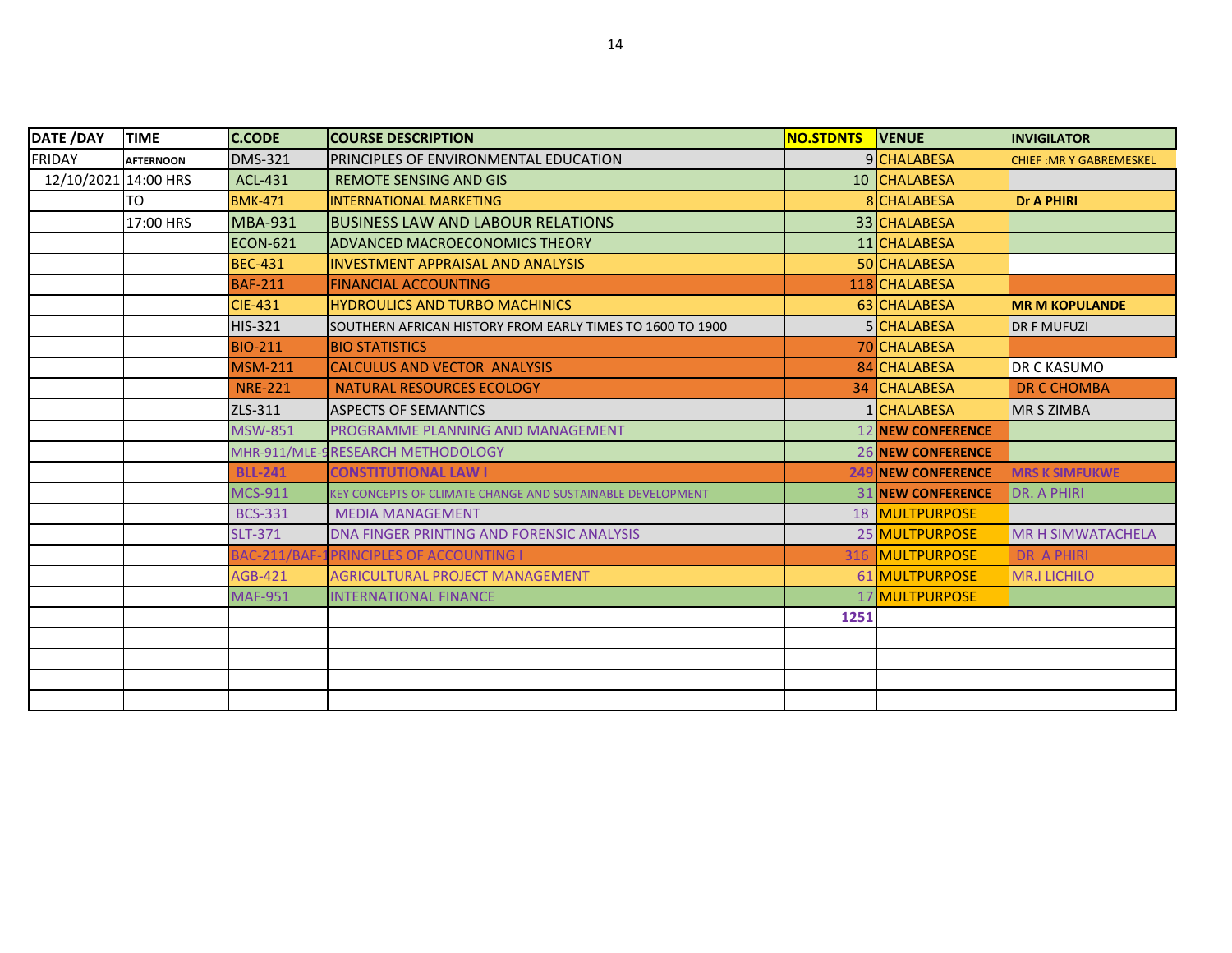| <b>DATE /DAY</b>     | <b>TIME</b>      | <b>C.CODE</b>   | <b>ICOURSE DESCRIPTION</b>                                        | <b>NO.STDNTS VENUE</b> |                      | <b>INVIGILATOR</b>          |
|----------------------|------------------|-----------------|-------------------------------------------------------------------|------------------------|----------------------|-----------------------------|
| <b>FRIDAY</b>        | <b>AFTERNOON</b> | <b>MED-861</b>  | QUALITATIVE AND QUANTITATIVE RESEARCH METHONDS                    |                        | 30 SSS.A.ROOM 1.2.3  | CHIEF: MR B HALUBANZA       |
| 12/10/2021 14:00 HRS |                  | MIR-801         | <b>QUALITATIVE RESEARCH METHONDS</b>                              |                        | 17 SSS.A.ROOM 1.2.3  |                             |
|                      | TO               | <b>MPA-801</b>  | <b>QUALITATIVE RESEARCH METHONDS</b>                              |                        | 20 SSS.A.ROOM 1.2.3  |                             |
|                      | 17:00 HRS        | EEE-361         | SIGNALS AND SYSTEMS                                               |                        | 49 SSS.A.ROOM 1.2.3  | <b>IMR L SITOLOMA</b>       |
|                      |                  | <b>BCS-351</b>  | SOCIAL, COMPNY AND STATE                                          |                        | 2 SSS.A.ROOM 1.2.3   |                             |
|                      |                  | <b>FRL-211</b>  | <b>INTRODUCTION TO FRENCH LANGUAGE</b>                            |                        | 1 SSS.A.ROOM 1.2.3   | <b>DR G KAIRA</b>           |
|                      |                  | <b>CHE-321</b>  | ISPECTROSCOPIC METHODS AND STRUCTURE DETERMINATION                |                        | 45 SSS.A.ROOM 1.2.3  | <b>MR KASYAMBA</b>          |
|                      |                  | <b>BIO-431</b>  | <b>BIOTECNOLOGY</b>                                               |                        | 20 SSS.A.ROOM 1.2.3  |                             |
|                      |                  | <b>CIE-321</b>  | <b>COMPUTER PROGRAMMING</b>                                       |                        | 133 SSS.B.ROOM 1.2.3 |                             |
|                      |                  | <b>MEE-321</b>  | <b>COMPUTER PROGRAMMING</b>                                       |                        | 10 SSS.B.ROOM 1.2.3  | <b>IMR L SUMUKONDA</b>      |
|                      |                  | <b>EEE-511</b>  | <b>DISTRIBUTED CONTROL SYSTEMS</b>                                |                        | 3 SSS.B.ROOM 1.2.3   | <b>MRL SIMUKONDA</b>        |
|                      |                  | EEE-471         | <b>POWER ELECTRONICS I</b>                                        |                        | 20 SSS.B.ROOM 1.2.3  | <b>IMR L SITOLOMA</b>       |
|                      |                  | <b>ANR-811</b>  | <b>ADVANCED BIO STATISTICS AND RESEARCH METHODS</b>               |                        | 15 SSS.B.ROOM 1.2.3  | <b>CHIEF: DR P SIMFUKWE</b> |
|                      |                  | <b>EEE-451</b>  | <b>EMBEDDED SYSTEMS I</b>                                         |                        | 3 SSS.B.ROOM 1.2.3   | <b>IMR L SIMUKONDA</b>      |
|                      |                  | ZLS-331         | <b>ZAMBIAN LANGUAGES TEACHING METHODS</b>                         |                        | 1 SSS.B.ROOM 1.2.3   |                             |
|                      |                  | LIT-831         | <b>GENDER ISSUES IN LITERATURE</b>                                |                        | 6 SSS.B.ROOM 1.2.3   |                             |
|                      |                  | <b>BIO-341</b>  | <b>IBACTERIOLOGY</b>                                              |                        | 63 ROOM G 48         | <b>MRD BANDA</b>            |
|                      |                  | <b>MPA-841</b>  | <b>I</b> STRATEGIC HUMAN RESOURCES MANAGENNT IN THE PUBLIC SECTOR |                        | 22 ROOM G 48         | <b>MR V CHIKAMPA</b>        |
|                      |                  | <b>MAT-311</b>  | MATHEMATICAL EDUCATION III                                        |                        | 4 ROOM G 48          |                             |
|                      |                  | HIS-221         | A SURVEY OF AFRICAN HISTORY FROM 1750-1900                        |                        | 1 ROOM G 48          | <b>MRS N BANDA</b>          |
|                      |                  | <b>LIR-111</b>  | <b>LABOUR CAPITAL/ POLITICS</b>                                   |                        | 6 ROOM G 48          |                             |
|                      |                  | <b>CHE-221</b>  | INTRODUCTION TO ANALYTICAL CHEMESTRY                              |                        | 108 OLD LIBRARY      | <b>MRD LUBABA</b>           |
|                      |                  | <b>ANS-211</b>  | <b>ANATOMY AND PYSIOLOGY OF FARM ANIMALS</b>                      |                        | 66 OLD LIBRARY       | <b>PRO. KYAMBAYAMBA</b>     |
|                      |                  | <b>MSW-841</b>  | <b>APPLIED SOCIAL BEHAVIOURAL ANALYSIS</b>                        |                        | <b>7 ROOM G51</b>    |                             |
|                      |                  | <b>MIR-841</b>  | <b>FOREIGN POLICY AND DIPLOMACY</b>                               |                        | 17 ROOM G51          | <b>DR M N MULIKITA</b>      |
|                      |                  | <b>PMM-5211</b> | <b>PROJECT MANAGEMENT RESEARCH METHODS</b>                        |                        | 9ROOM G51            |                             |
|                      |                  | <b>MEE-541</b>  | <b>IMACHINE DESIGN TOOL</b>                                       |                        | 7 ROOM G51           | DR HAMWEENDO                |
|                      |                  | MSS-341         | <b>IINTRODUCTION TO STOCHASTICS PROCESSES</b>                     |                        | 14 FOYER             | DR C KASUMO                 |
|                      |                  | <b>SIR-221</b>  | INTRODUCTION TO INTERNATIONAL RELATIONS                           |                        | 62 FOYER             | <b>MR A MWANSA</b>          |
|                      |                  |                 |                                                                   | 699                    |                      |                             |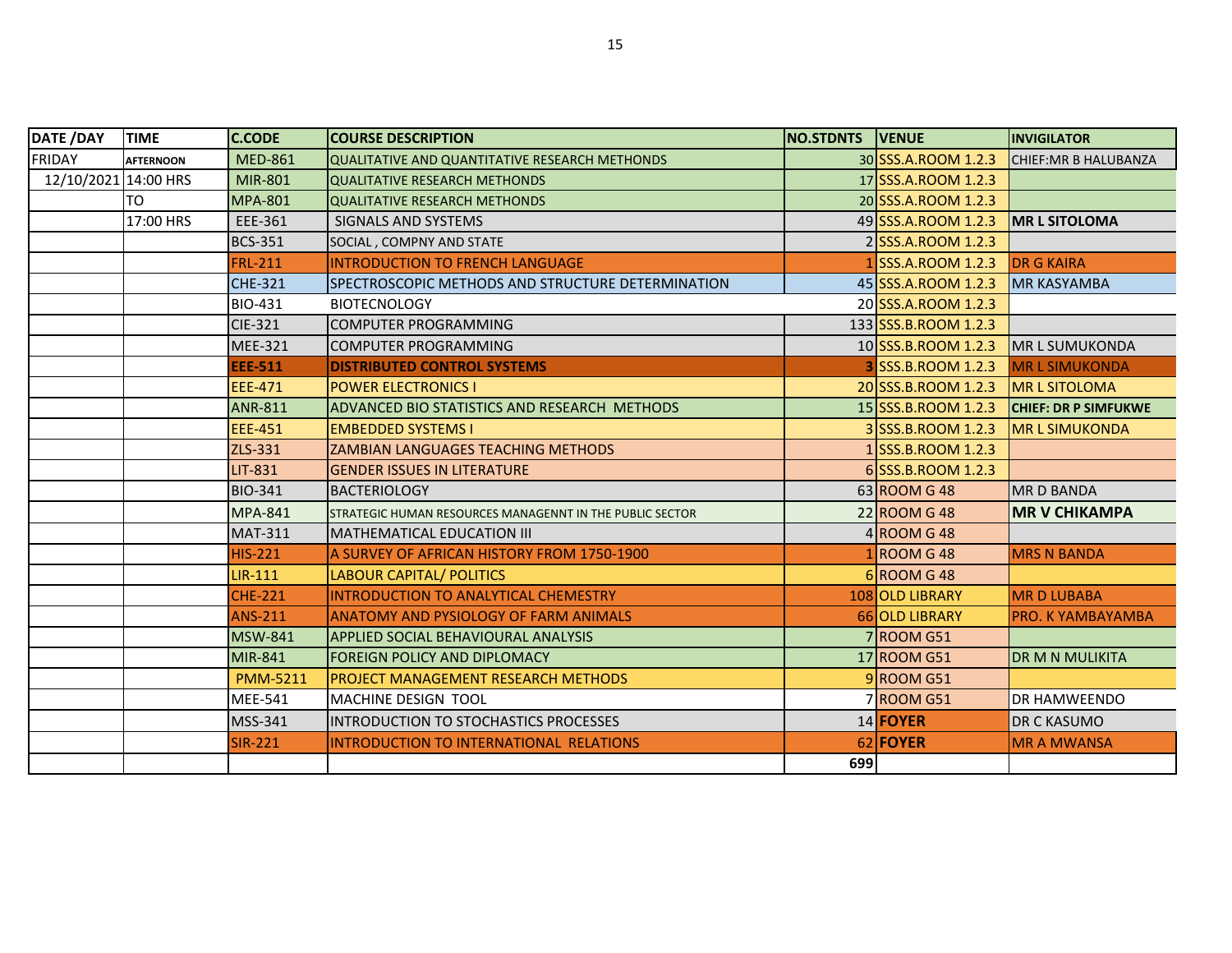| <b>DATE /DAY</b>     | <b>TIME</b>    | <b>C.CODE</b>   | <b>COURSE DESCRIPTION</b>                          | NO.STDNTS VENUE |                            |                              |
|----------------------|----------------|-----------------|----------------------------------------------------|-----------------|----------------------------|------------------------------|
| <b>MONDAY</b>        | <b>MORNING</b> | <b>MSM-231</b>  | <b>REAL ANALYSIS</b>                               |                 | 18 CHALABESA               | <b>CHIEF: MRS M MWONDELA</b> |
| 12/13/2021 08:45 HRS |                | <b>BIO-451</b>  | <b>CONSEVATION BIOLOGY</b>                         |                 | <b>CHALABESA</b>           | <b>MR.L MATINDIH</b>         |
|                      | TO             | <b>BLL-411</b>  | <b>BUSINESS ASSOCIATIONS</b>                       |                 | 89 CHALABESA               | <b>MR J CHITENGI</b>         |
|                      | 11:45 HRS      | <b>BLL-211</b>  | <b>CONTRACT LAW I</b>                              |                 | 136 CHALABESA              | <b>MRJJEMBA</b>              |
|                      |                | <b>SSW-421</b>  | <b>COMMUNITY HEALTH</b>                            |                 | 13 CHALABESA               |                              |
|                      |                | <b>MPA-821</b>  | ORGANISATIONAL THEORY AND BEHAVIOR                 |                 | 21 CHALABESA               | <b>MR SIACHISA</b>           |
|                      |                | <b>CVE-231</b>  | EDUCATION AND SELECTED POLITICAL THEORIES          |                 | 9 CHALABESA                | <b>MR D K CHOLA</b>          |
|                      |                | <b>SLG-331</b>  | LOCAL GOVERNMENT FINANCE                           |                 | 3 CHALABESA                |                              |
|                      |                | <b>MSM-451</b>  | THEORY OF FUNCTIONS OF COMPLEX VARIABLE 1          |                 | 19 CHALABESA               |                              |
|                      |                | <b>PMM-5711</b> | <b>IPROJECTS PLANNING AND CONTROL</b>              |                 | 9CHALABESA                 |                              |
|                      |                | <b>MAF-821</b>  | <b>ADVANCED THEORY OF CORPORATE FINANCE</b>        |                 | 23 CHALABESA               |                              |
|                      |                | LIT-841         | ORAL LITERATURE AND SOCIETY                        |                 | 6 CHALABESA                |                              |
|                      |                | CIE-331         | <b>ENGINEERIG GEOLOGY</b>                          |                 | 138 CHALABESA              | MR M LWEENDO                 |
|                      |                | LIN-811         | <b>PHONOLOGY IN ENGLISH LANGUAGE</b>               |                 | 8 CHALABESA                |                              |
|                      |                | LIT-461         | <b>SELECTED AUTHOR</b>                             |                 | 1 CHALABESA                | DR M SILUONDE                |
|                      |                | MSS-391         | <b>STATISTICS THEORY</b>                           |                 | <b>34 NEW CONFERENCE</b>   |                              |
|                      |                | <b>EEE-332</b>  | <b>IELECTRICAL MACHINES II</b>                     |                 | <b>57 NEW CONFERENCE</b>   | <b>MR G TEMBO</b>            |
|                      |                | ABM-671         | <b>RESEARCH METHODS FOR AGRIBUSINSS</b>            |                 | <b>8 NEW CONFERENCE</b>    | <b>DR E MUSABA</b>           |
|                      |                | <b>BCS-411</b>  | <b>SPORTS JOUNALISM</b>                            |                 | <b>6 NEW CONFERENCE</b>    |                              |
|                      |                | <b>DEM-421</b>  | <b>REPRODUCTIVE HEALTH</b>                         |                 | <b>15 NEW CONFERENCE</b>   |                              |
|                      |                | <b>ICT-451</b>  | <b>ADVANCED NETWORKS</b>                           |                 | <b>34 NEW CONFERENCE</b>   |                              |
|                      |                | AGC-821         | <b>ADVANCED PLANT BREEDING</b>                     |                 | <b>13 NEW CONFERENCE</b>   | MR. N. BBEBE                 |
|                      |                | <b>NRE-841</b>  | <b>ENVIRONMENTAL SYSTEMS ANALYSIS</b>              |                 | <b>3 NEW CONFERENCE</b>    | MR. J.T. MWALE               |
|                      |                | <b>MEE-501</b>  | <b>HEART AND MASS TRANSFER</b>                     |                 | <b>7 NEW CONFERENCE</b>    | <b>MR C NSOFU</b>            |
|                      |                | <b>PHY-421</b>  | <b>COMPUTING IN MEDICINE</b>                       |                 | 9 NEW CONFERENCE           |                              |
|                      |                | SSS-471         | <b>HUMAN DEVELOPMENT</b>                           |                 | <b>181 INEW CONFERENCE</b> | <b>CHIEF: MRS C REINKE</b>   |
|                      |                | <b>ANS-221</b>  | <b>MANAGEMENT OF FARM ANIMALS FOR AGRIBUSINESS</b> |                 | 65 MULTPURPOSE             |                              |
|                      |                | <b>BMG-241</b>  | <b>PRINCIPLES OF MANAGEMENT</b>                    |                 | 304 MULTPURPOSE            |                              |
|                      |                | <b>LIR-211</b>  | <b>ZAMBIA LABOUR LAWS</b>                          |                 | 132 MULTPURPOSE            | <b>MRJJEMBA</b>              |
|                      |                | <b>MSS-231</b>  | <b>STATISTICS</b>                                  |                 | <b>155 OLD LIBRARY</b>     | <b>MR A TEMBO</b>            |
|                      |                |                 |                                                    | 1516            |                            |                              |
|                      |                |                 |                                                    |                 |                            |                              |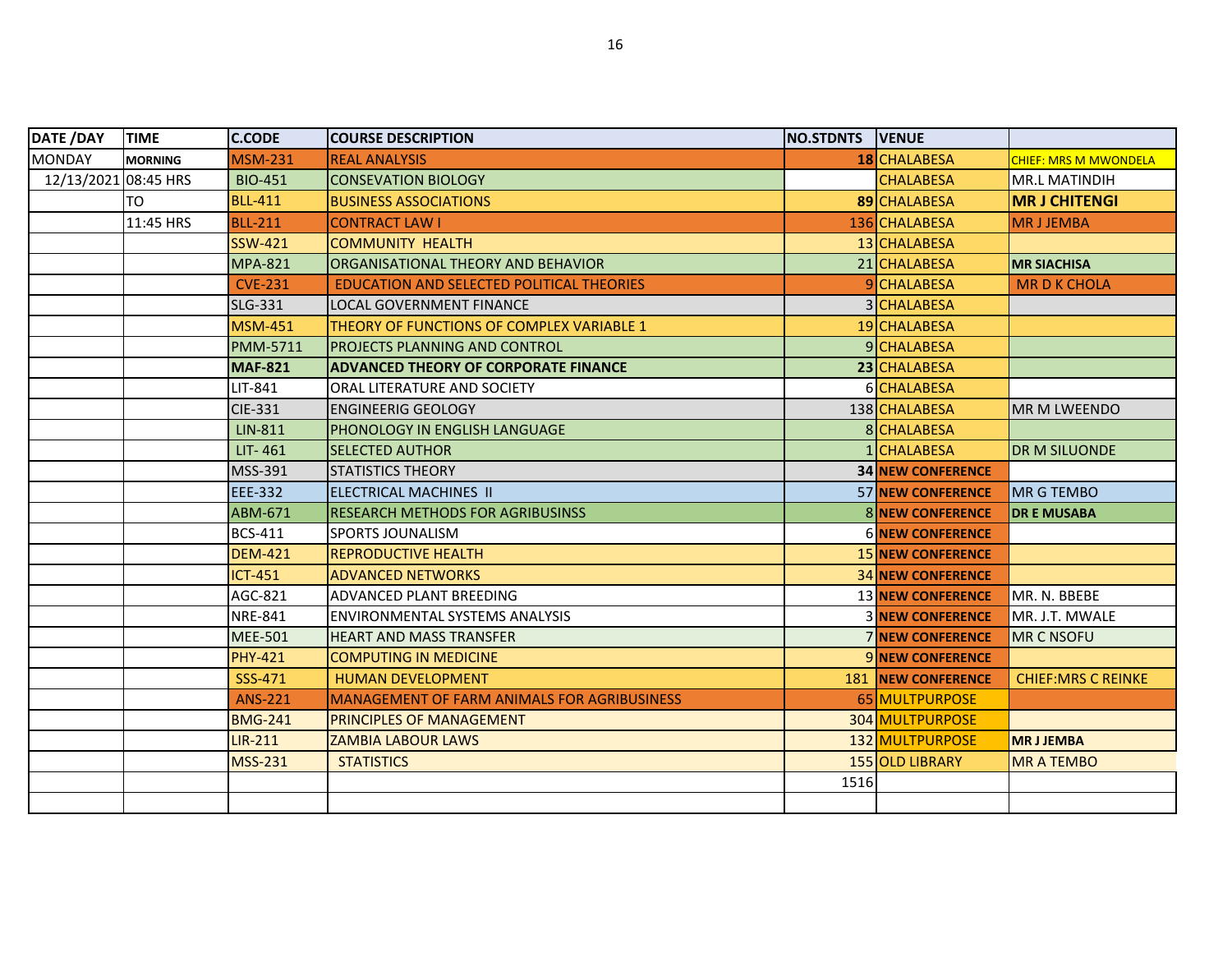| DATE /DAY     | <b>TIME</b>    | <b>C.CODE</b>  | <b>COURSE DESCRIPTION</b>                                     | NO.STDNTS VENUE |                     |                            |
|---------------|----------------|----------------|---------------------------------------------------------------|-----------------|---------------------|----------------------------|
| <b>MONDAY</b> | <b>MORNING</b> | <b>SDS-421</b> | <b>ZAMBIAN DEVELOPMENT PERSPECTIVES</b>                       |                 | 43 SSS.A.ROOM 1.2.3 |                            |
|               |                | <b>FRL-431</b> | <b>ADVANCED FRENCH LANGUAGE AND LINGUISTICS</b>               |                 | 1 SSS.A.ROOM 1.2.3  |                            |
|               |                | <b>NRL-321</b> | <b>SURVEY TECHNIQUES AND METHODS</b>                          |                 | 10 SSS.A.ROOM 1.2.3 |                            |
|               |                | <b>CIE-521</b> | <b>GOE-TECHNICAL</b>                                          |                 | 47 SSS.A.ROOM 1.2.3 | MR M KOPULANDE             |
|               |                |                | BLL-401/LIR-40 LEGAL RESEARCH METHODS/LABOUR RESEARCH METHODS |                 | 87 SSS.A.ROOM 1.2.3 | <b>CHIEF: MR C MAYONDI</b> |
|               |                | <b>SIR-421</b> | <b>REGIONAL INTERGRATION AND INTERNATIONAL COOPERATION</b>    |                 | 32 SSS.A.ROOM 1.2.3 | <b>MR K MATOBA</b>         |
|               |                | <b>CVE-421</b> | REGIONAL INTEGRATION AND INTERNATIONAL COOPERATION            |                 | 1 SSS.A.ROOM 1.2.3  |                            |
|               |                | <b>BHR-451</b> | <b>CONFLICT MANAGEMENT</b>                                    |                 | 30 SSS.A.ROOM 1.2.3 | <b>MRS M MWONDELA</b>      |
|               |                | <b>ETM-331</b> | <b>ENGLISH AND LITERATURE TEACHING METHODS</b>                |                 | $12$ ROOM G48       |                            |
|               |                | <b>SDS-451</b> | <b>GLOBALISATION AND DEVELOPMENT</b>                          |                 | 43 ROOM G48         |                            |
|               |                | EEE-581        | PROGRAMMABLE CONTROL SYSTEMS                                  |                 | 3 ROOM G48          | <b>MRL SIMUKONDA</b>       |
|               |                | AGC-811        | ADVANCED CROP PHYSIOLOGY                                      |                 | 13 ROOM G48         | DR W MPANDE                |
|               |                | <b>NRE-831</b> | ENVIRONMENTAL AND NATURAL RESOURCES POLICY, PLANNING AND      |                 | 5 ROOM G48          | DR. M. SILENGO             |
|               |                | EEE-431        | ELECTRICAL INSTRUMENTATION                                    |                 | 20 ROOM G51         | DR S M NGWIRA              |
|               |                | <b>CIE-401</b> | <b>STRUCTURE ANALYSIS</b>                                     |                 | 67 ROOM G51         |                            |
|               |                |                |                                                               | 414             |                     |                            |
|               |                |                |                                                               |                 |                     |                            |
|               |                |                |                                                               |                 |                     |                            |
|               |                |                |                                                               |                 |                     |                            |
|               |                |                |                                                               |                 |                     |                            |
|               |                |                |                                                               |                 |                     |                            |
|               |                |                |                                                               |                 |                     |                            |
|               |                |                |                                                               |                 |                     |                            |
|               |                |                |                                                               |                 |                     |                            |
|               |                |                |                                                               |                 |                     |                            |
|               |                |                |                                                               |                 |                     |                            |
|               |                |                |                                                               |                 |                     |                            |
|               |                |                |                                                               |                 |                     |                            |
|               |                |                |                                                               |                 |                     |                            |
|               |                |                |                                                               |                 |                     |                            |
|               |                |                |                                                               |                 |                     |                            |
|               |                |                |                                                               |                 |                     |                            |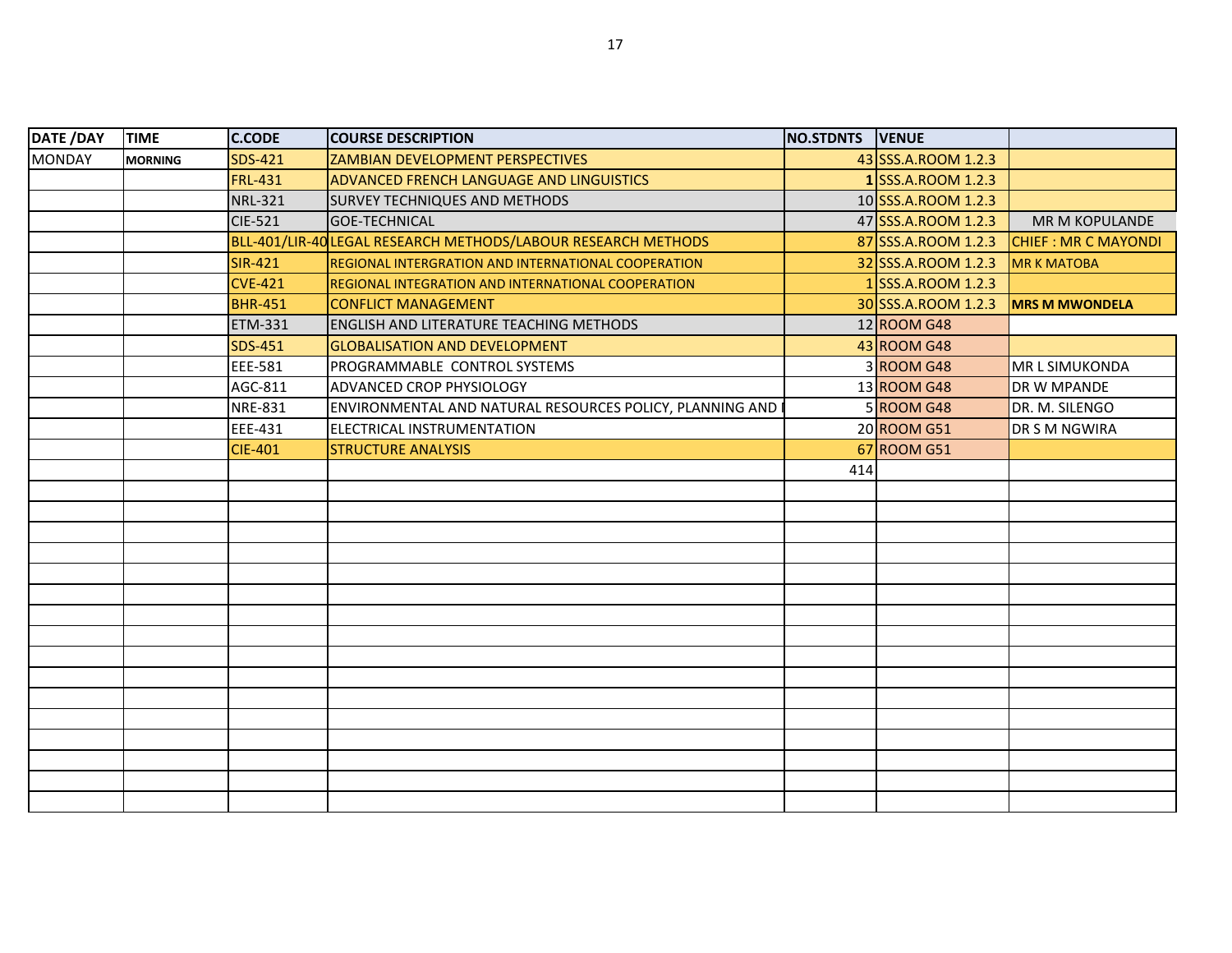| <b>DATE /DAY</b>     | <b>TIME</b>      | <b>C.CODE</b>  | <b>COURSE DESCRIPTION</b>                            |      | <b>VENUE</b>             | <b>INVIGILATOR</b>          |
|----------------------|------------------|----------------|------------------------------------------------------|------|--------------------------|-----------------------------|
| <b>MONDAY</b>        | <b>AFTERNOON</b> | <b>ENG-211</b> | SYNTAX AND MORPHOLOGY OF ENGLISH LANGUAGE            |      | <b>13 NEW CONFERENCE</b> | <b>I</b> CHIEF: MS I MOONGA |
| 12/13/2021 14:00 HRS |                  | HIS-301        | <b>HISTORY TEARCHING METHODS</b>                     |      | 2 NEW CONFERENCE         | <b>MRS M MAZIMBA</b>        |
|                      | <b>TO</b>        | <b>CVE-331</b> | PEACE AND CONFLICTSTUDIES I                          |      | <b>2 NEW CONFERENCE</b>  | <b>MR K MATOBA</b>          |
|                      | 17:00 HRS        | ZLS-431        | ADVANCED ZAMBIA LANGUAGES TEACHING METHODS           |      | <b>NEW CONFERENCE</b>    |                             |
|                      |                  | <b>ABM-631</b> | STRATEGIC HUMAN RESOURCE MANAGEMENT FOR AGRIBUSINESS |      | <b>17 NEW CONFERENCE</b> | IMR L CHISANGA              |
|                      |                  | SSW-111        | <b>INTRODUCTION TO SOCIAL WELFARE</b>                |      | <b>NEW CONFERENCE</b>    |                             |
|                      |                  | <b>MSS-241</b> | <b>BUSINESS STATISTICS</b>                           |      | 278 NEW CONFERENCE       | <b>MR G MUKUPA</b>          |
|                      |                  | <b>EGM-211</b> | <b>ENGINEERING MATHEMATICS</b>                       |      | 252 CHALABESA            | <b>DR S M NGWIRA</b>        |
|                      |                  | <b>SLG-221</b> | <b>LOCAL GOVERNMENT ADMINISTRATION</b>               |      | 57 CHALABESA             | MR M MWEWA                  |
|                      |                  | <b>BHR-421</b> | INTERNATIONAL HUMAN RESOURCE MANAGEMENT              |      | 37 CHALABESA             |                             |
|                      |                  | <b>BIO-231</b> | <b>BASICS PHYSIOLOGY</b>                             |      | 226 CHALABESA            | <b>DR ARUNACHALAM</b>       |
|                      |                  | <b>MSS-441</b> | <b>TIME SERIES ANALYSIS</b>                          |      | 17 CHALABESA             | <b>MREMOYO</b>              |
|                      |                  | <b>PSY-251</b> | PSYCHOLOGY OF LEARNING AND MOTIVATION                |      | 6 CHALABESA              |                             |
|                      |                  | <b>AGB-321</b> | AGRIBUSINESS MANAGERIAL ECONOMICS                    |      | 84 CHALABESA             |                             |
|                      |                  | <b>BCS-321</b> | <b>INVESTIGATIVE JOURNALISM</b>                      |      | 18 CHALABESA             |                             |
|                      |                  |                |                                                      |      | <b>CHALABESA</b>         |                             |
|                      |                  | <b>SIR-431</b> | <b>FOREIGN POLICY ANALYSIS</b>                       |      | 36 CHALABESA             | <b>DR M MULIKITA</b>        |
|                      |                  | <b>CVE-841</b> | <b>INTERNATIONAL HUMAN RIGHTS LAW</b>                |      | 9 CHALABESA              |                             |
|                      |                  | <b>CHE-241</b> | <b>INORGANIC CHEMISTRY</b>                           |      | 2 CHALABESA              | <b>MRS A MBOZI</b>          |
|                      |                  | <b>ANR-411</b> | <b>PLANT AND ANIMAL BREEDING</b>                     |      | 29 CHALABESA             |                             |
|                      |                  | <b>ANS-411</b> | <b>ANIMAL BREEDING</b>                               |      | 1 CHALABESA              | <b>DR M DAURA</b>           |
|                      |                  | <b>BPR-341</b> | CORPRATE COMMUNICATION, ISSUES AND CRISES            |      | 15 CHALABESA             |                             |
|                      |                  | EEE-461        | <b>TELECOMMUNCATIONS</b>                             |      | 8 CHALABESA              |                             |
|                      |                  | <b>BIO-441</b> | <b>INDUSTRIAL MICROBIOLOGY</b>                       |      | 11 CHALABESA             |                             |
|                      |                  |                |                                                      | 1120 |                          |                             |
|                      |                  |                |                                                      |      |                          |                             |
|                      |                  |                |                                                      |      |                          |                             |
|                      |                  |                |                                                      |      |                          |                             |
|                      |                  |                |                                                      |      |                          |                             |
|                      |                  |                |                                                      |      |                          |                             |
|                      |                  |                |                                                      |      |                          |                             |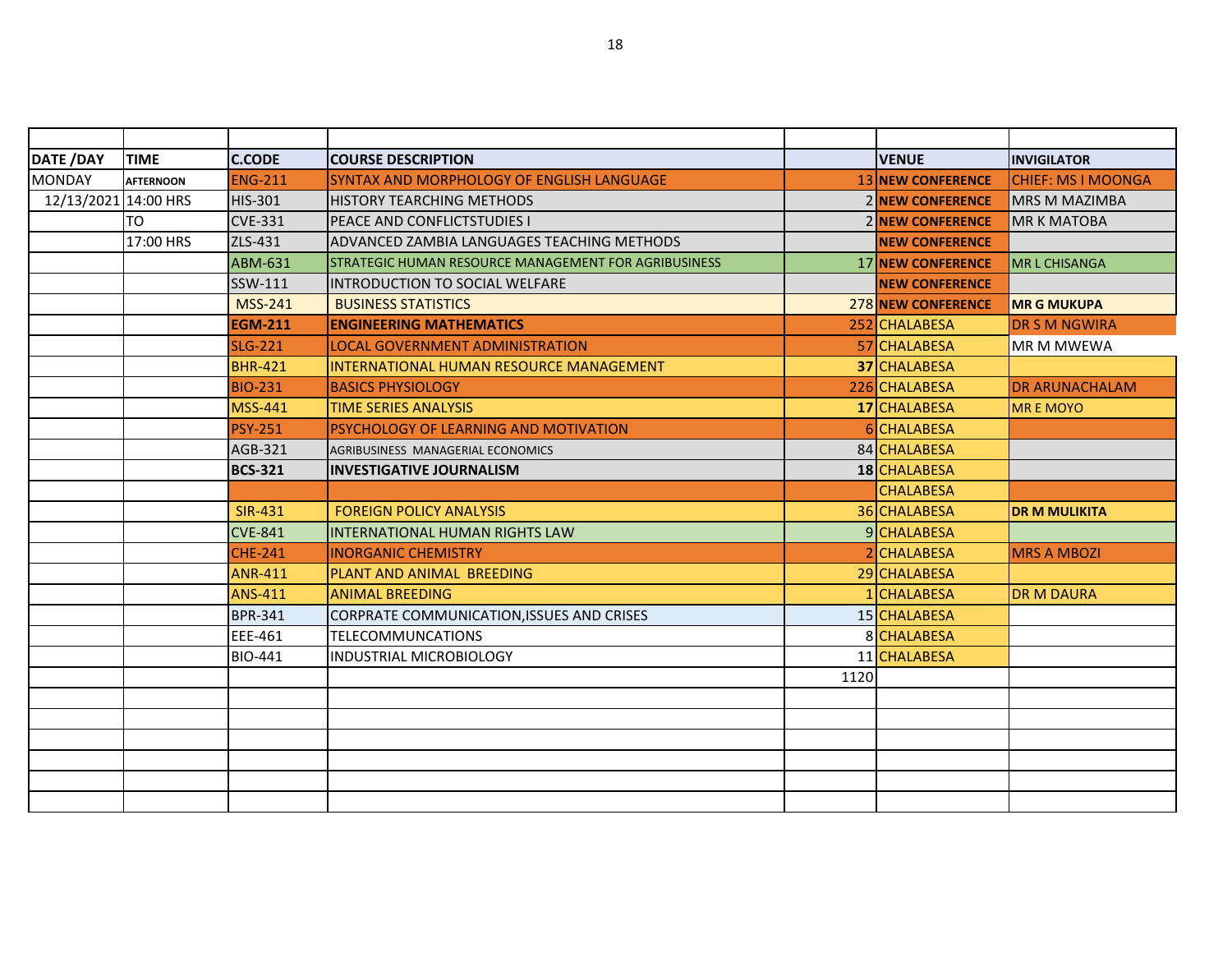| <b>DATE /DAY</b> | <b>TIME</b>      | <b>C.CODE</b>  | <b>COURSE DESCRIPTION</b>                                | <b>NO.STDNTS</b> | <b>VENUE</b>          | <b>INVIGILATOR</b>      |
|------------------|------------------|----------------|----------------------------------------------------------|------------------|-----------------------|-------------------------|
| <b>MONDAY</b>    | <b>AFTERNOON</b> | <b>MBE-881</b> | IENTREPRENEURIAL MARKETING                               |                  | 11 OLD LIBRIARY       | <b>CHIEF: MR A DAKA</b> |
|                  |                  | <b>MBA-921</b> | <b>FINANCIAL MANGEMENT</b>                               |                  | 28 OLD LIBRIARY       |                         |
|                  |                  | <b>MAF-911</b> | <b>ADVANCED AUDITING AND CORPORATE GOVERNANCE</b>        |                  | 18 OLD LIBRIARY       |                         |
|                  |                  | <b>FRL-331</b> | <b>FRENCH TEACHING METHODS</b>                           |                  | <b>3 OLD LIBRIARY</b> |                         |
|                  |                  | <b>CIE-421</b> | <b>ENGINEERING MANAGEMENT</b>                            |                  | 70 OLD LIBRIARY       | <b>MR G MUSHEKA</b>     |
|                  |                  | <b>BAC-361</b> | <b>FINANCIAL ACCOUNTING AND REPORTING</b>                |                  | 50 SSS.A.ROOM 1.2.3   |                         |
|                  |                  | <b>BAF-311</b> | <b>FINANCIAL REPORTING</b>                               |                  | 168 SSS.A.ROOM 1.2.3  |                         |
|                  |                  | <b>BHR-331</b> | ORGANISATIONAL DEVELOPMENT                               |                  | 116 FOYER             | <b>MR L CHISANGA</b>    |
|                  |                  | <b>NRE-411</b> | <b>BOUNDARY LAYER METEOROLOGY</b>                        |                  | 3 ROOM G 51           |                         |
|                  |                  | <b>SPA-421</b> | <b>PUBLIC ENTERPRISE MANAGEMENT</b>                      |                  | $61$ ROOM G 51        | <b>MS S SIACHISA</b>    |
|                  |                  | <b>CUS-811</b> | IMULTICULTURE AND DIVERSITY ISSUES IN CURRICULUM         |                  | 2 ROOM G 51           |                         |
|                  |                  | <b>MEA-811</b> | <b>ASSESSMENT AND LEARNING</b>                           |                  | 2 ROOM G 51           |                         |
|                  |                  | <b>HIS 811</b> | <b>IHISTORICAL METHODOLOGY AND PHILOSOPHY OF HISTORY</b> |                  | <b>ROOM G51</b>       |                         |
|                  |                  | <b>BPR-461</b> | SOCIAL AND ONLINE MEDIA STRATEGIES                       |                  | 13 ROOM G 48          |                         |
|                  |                  | <b>DEM-461</b> | SOFTWARE APPLICATION TO DEMOGRAPHIC DATA                 |                  | 10 ROOM G 48          |                         |
|                  |                  | GEO-221        | <b>INTRODUCTION TO SOIL SCIENCE</b>                      |                  | 3 ROOM G 48           | <b>MR M MAKUNGU</b>     |
|                  |                  | <b>BMG-241</b> | <b>PRINCIPLES OF MANAGEMENT</b>                          |                  | 304 MULTPURPOSE       |                         |
|                  |                  | $LIR-211$      | <b>ZAMBIA LABOUR LAWS</b>                                |                  | 132 MULTPURPOSE       | <b>MRJJEMBA</b>         |
|                  |                  |                |                                                          | 994              |                       |                         |
|                  |                  |                |                                                          |                  |                       |                         |
|                  |                  |                |                                                          |                  |                       |                         |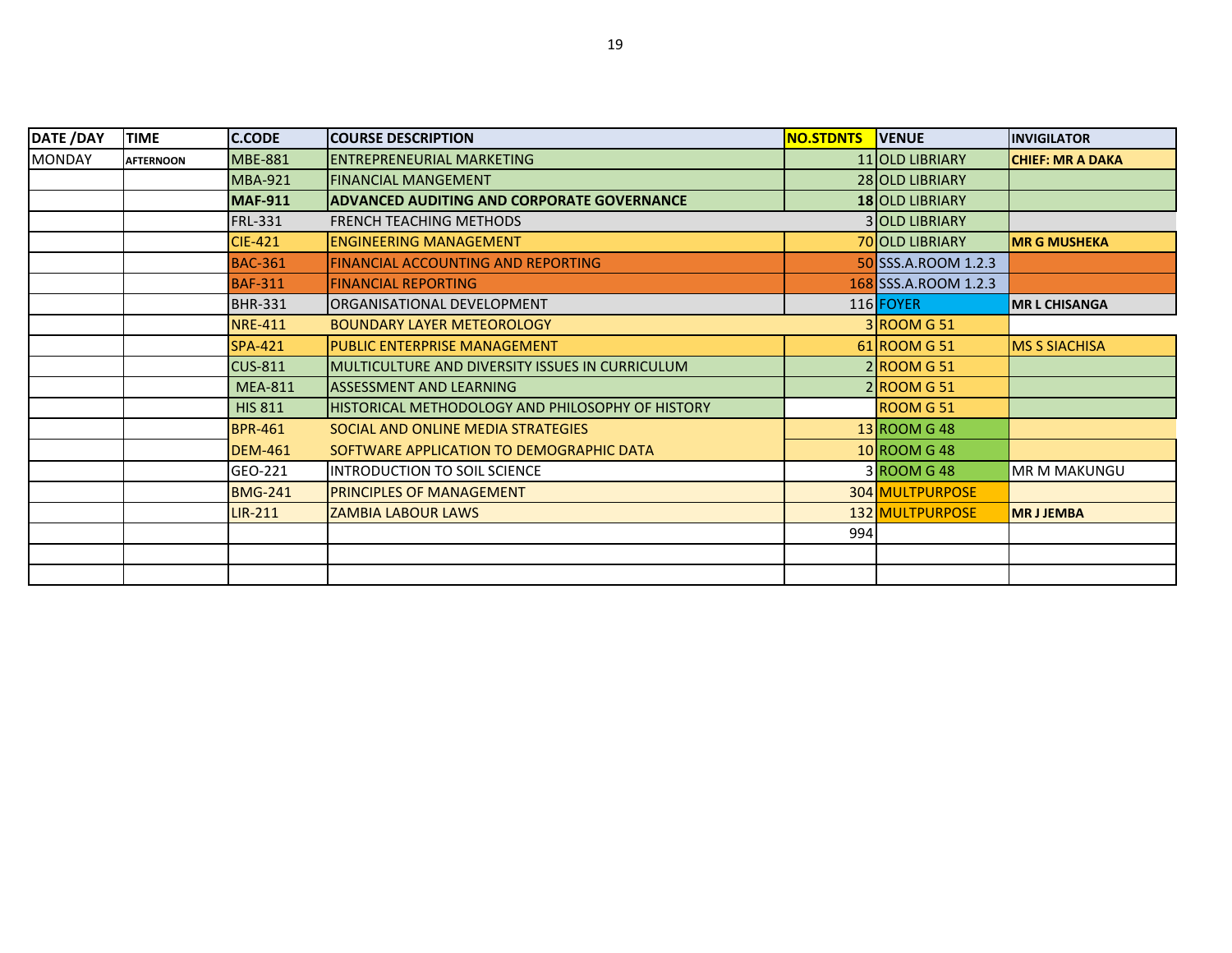| DATE /DAY            | <b>TIME</b>    | <b>C.CODE</b>  | <b>COURSE DESCRIPTION</b>                                    |      | <b>VENUE</b>         | <b>INVIGILATOR</b>         |
|----------------------|----------------|----------------|--------------------------------------------------------------|------|----------------------|----------------------------|
| <b>TUESDAY</b>       | <b>MORNING</b> | <b>BMK-301</b> | <b>CONSUMER BEHAVIOUR</b>                                    |      | 15 CHALABESA         | <b>CHIEF: DR A ZIMBA</b>   |
| 12/14/2021 08:45 HRS |                | <b>BCS-241</b> | <b>MEDIA AND SOCIAL CONTEXT</b>                              |      | 44 CHALABESA         |                            |
|                      | TO             |                |                                                              |      | 18 CHALABESA         |                            |
|                      | 11:45 HRS      | <b>MBA-821</b> | <b>BASIC FINANICAL ACOUNTING</b>                             |      | 29 CHALABESA         |                            |
|                      |                | <b>BLL-311</b> | <b>COMMERCIAL LAW I</b>                                      |      | 152 CHALABESA        | <b>MRYM KABWE</b>          |
|                      |                | <b>ALW-421</b> | <b>GEOMORPHOLOGY AND HYDROLOGY</b>                           |      | <b>CHALABESA</b>     |                            |
|                      |                | <b>SLT-421</b> | LABORATORY QUALITY MANAGEMENT                                |      | 20 CHALABESA         |                            |
|                      |                | <b>CIE-531</b> | <b>CONSTRUCTION MANAGEMENT</b>                               |      | 42 CHALABESA         | <b>MR G MASHEKA</b>        |
|                      |                | CSC-5011       | <b>RESEARCH METHODOLOGIES</b>                                |      | 33 CHALABESA         |                            |
|                      |                | <b>PHY-331</b> | <b>ELECTROMAGNETIC THEORY</b>                                |      | 25 CHALABESA         |                            |
|                      |                | <b>PHY-421</b> | <b>COMPUTING IN MEDICINE</b>                                 |      | <b>9</b> CHALABESA   | <b>MR A K NKONDE</b>       |
|                      |                | <b>SLT-311</b> | <b>MATERIAL PRODUCT ANALYSIS</b>                             |      | 19 CHALABESA         | <b>MRD LUBABA</b>          |
|                      |                | <b>BIO-321</b> | <b>MOLECULAR BIOLOGY</b>                                     |      | 95 CHALABESA         | <b>MS S MUNSAKA</b>        |
|                      |                | <b>MCS-931</b> | <b>CLIMATE CHANGE AND VARIABILITY</b>                        |      | 31 MULTPURPOSE       | <b>MR A DAKA</b>           |
|                      |                | <b>NRL-421</b> | LAND AND WATER USE PLANNING                                  |      | 5 MULTPURPOSE        | <b>DR P SIMFUKWE</b>       |
|                      |                | <b>FRL-221</b> | INTRODUCTION TO LITERATURE AND CIVILISATION                  |      | <b>MULTPURPOSE</b>   |                            |
|                      |                | SSS-381        | PROJECT PLANNING AND MANAGEMENT                              |      | 188 MULTPURPOSE      | <b>MR B MATAKA</b>         |
|                      |                | <b>PSM-211</b> | <b>PURCHASING MANAGEMENT</b>                                 |      | 25 MULTPURPOSE       |                            |
|                      |                | <b>EGM-501</b> | ENGINEERING MANAGEMENT AND SOCIETY II                        |      | 9 MULTPURPOSE        | MR M LWEENDO               |
|                      |                | <b>SAN-623</b> | <b>ENVIRONMENTAL IMPACT ASSESSMENT</b>                       |      | <b>6 MULTPURPOSE</b> | <b>MR G MASHEKA</b>        |
|                      |                | <b>BCS-451</b> | <b>MEDIA BUYING</b>                                          |      | 6 MULTPURPOSE        | <b>CHIEF: MR K NGULUBE</b> |
|                      |                | <b>PSY-221</b> | <b>SOCIAL PSYCHOLOGY</b>                                     |      | 47 MULTPURPOSE       | <b>MR V CHIKAMPA</b>       |
|                      |                | <b>BMG-391</b> | HUMAN RESOURCE MANAGEMENT                                    |      | 172 MULTPURPOSE      | <b>MR C MAYONDI</b>        |
|                      |                | <b>MSW-801</b> | SOCIAL AGENCY AND NON-GOVERMENTAL ADMINISTRATION AND MANAGEN |      | 6 MULTPURPOSE        |                            |
|                      |                | SEC-361        | DEVELOPMENT OF ECONOMICS                                     |      | 155 OLD LIBRARY      |                            |
|                      |                | <b>BCS-221</b> | <b>MEDIA LAW AND ETHICS</b>                                  | 14   | <b>OLD LIBRIARY</b>  |                            |
|                      |                | LLM-841        | COMPARATIVE MEDICAL LAW AND ETHICS                           |      | <b>OLD LIBRIARY</b>  |                            |
|                      |                | <b>CHE-351</b> | ORGANIC SPECTROSSCOPY AND AROMATIC CHEMISTRY                 |      | 28 OLD LIBRIARY      |                            |
|                      |                |                |                                                              | 1193 |                      |                            |
|                      |                |                |                                                              |      |                      |                            |
|                      |                |                |                                                              |      |                      |                            |
|                      |                |                |                                                              |      |                      |                            |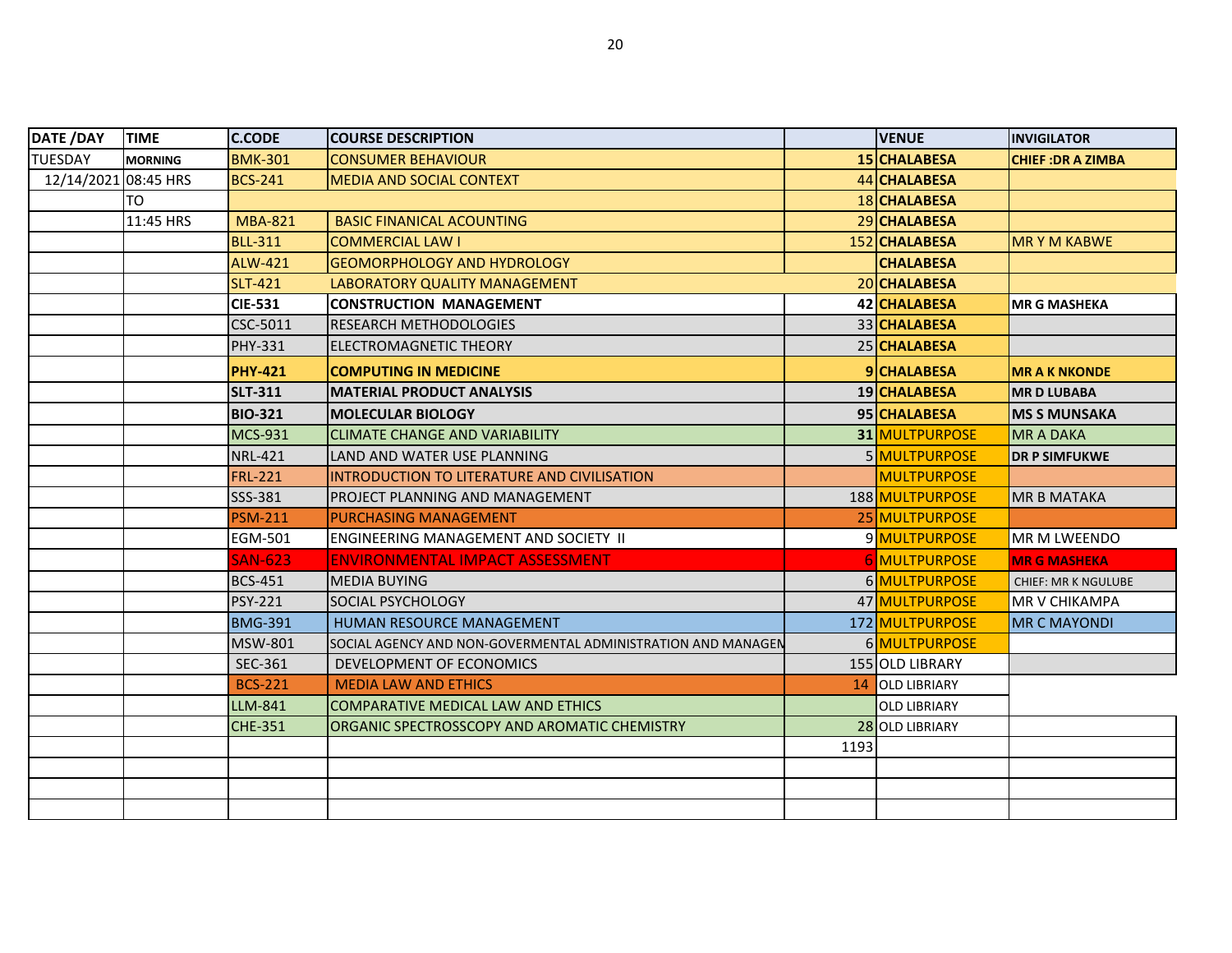| <b>DATE / DAY</b>    | <b>TIME</b>    | <b>C.CODE</b>  | <b>COURSE DESCRIPTION</b>                            |     | <b>VENUE</b>              | <b>INVIGILATOR</b>    |
|----------------------|----------------|----------------|------------------------------------------------------|-----|---------------------------|-----------------------|
| <b>TUESDAY</b>       | <b>MORNING</b> | <b>NSE-301</b> | <b>MATHEMATICS TEACHING METHODS</b>                  |     | 8 SSS.A.ROOM 1.2.3        | <b>MR L SAKAKOMBE</b> |
| 12/14/2021 08:45 HRS |                | <b>EDU-331</b> | BUSINESS STUDIES TEACHING METHODS                    |     | 9 SSS.A.ROOM 1.2.3        | $\frac{1}{2}$         |
|                      | TO             | <b>EDU-301</b> | <b>TEACHING METHODS</b>                              |     | 20 SSS.A.ROOM 1.2.3       | $^{\prime\prime}$     |
|                      | 11:45 HRS      | <b>MSM-301</b> | <b>MATHEMATICS TEACHING METHODS</b>                  |     | 15 SSS.A.ROOM 1.2.3       | $\vert$ //            |
|                      |                | <b>PHY-311</b> | FUNDAMENTALS OF QUANTUM MECHANICS                    |     | 26 SSS.A.ROOM 1.2.3       | MR S Siame            |
|                      |                | <b>BIO-311</b> | INDUSTRIAL MICROBIOLOGY                              |     | 11 SSS.A.ROOM 1.2.3       | <b>MR A BANDA</b>     |
|                      |                | SSW-361        | SOCIALPROTECTION AND SUSTAINABLE LIVELIHOODS         |     | 4 SSS.A.ROOM 1.2.3        |                       |
|                      |                | <b>FRL-431</b> | ADVANCED FRENCH TEACHING METHODS                     |     | SSS.A.ROOM 1.2.3          |                       |
|                      |                | <b>BPR-321</b> | IADVERTISING MEDIA AND BRANDING                      |     | SSS.A.ROOM 1.2.3          |                       |
|                      |                | SSS-381        | PROJECT PLANNING AND MANAGEMENT                      |     | 74 SSS.A.ROOM 1.2.3       | <b>MR B MATAKA</b>    |
|                      |                | <b>BAC-411</b> | <b>CORPORATE FINANCE</b>                             |     | <b>210 NEW CONFERENCE</b> | <b>MR P B LUNGU</b>   |
|                      |                | <b>CHE-411</b> | INFORMATION STORAGE AND BIOCHEMICAL GENETICS         |     | <b>29 INEW CONFERENCE</b> | <b>MRD BANDA</b>      |
|                      |                | <b>MSW-831</b> | <b>SOCIAL WORK, SOCIAL PROBLEMS AND HUMAN RIGHTS</b> |     | <b>6 INEW CONFERENCE</b>  |                       |
|                      |                | MIR-831        | <b>GLOBAL POLICAL ECONOMY</b>                        |     | 17 NEW CONFERENCE         | <b>MR K MATOBA</b>    |
|                      |                | <b>ANS-311</b> | <b>PRINCIPLES OF ANIMAL NUTRITION</b>                |     | <b>51 INEW CONFERENCE</b> | <b>DR M DAURA</b>     |
|                      |                | SOS-321        | SOCIAL STUDIES TEACHING METHODS                      |     | <b>4 INEW CONFERENCE</b>  |                       |
|                      |                | <b>EDU-411</b> | EDUCATIONAL MANAGEMENT AND ADMINISTRATION            |     | 98 FOYER                  | <b>DR R KABETA</b>    |
|                      |                | <b>SDS-251</b> | <b>POVERTY STUDIES</b>                               |     | <b>52 ROOM G 48</b>       |                       |
|                      |                | <b>BBF-461</b> | <b>INTERNATIONAL BANKING</b>                         |     | $14$ ROOM G 48            |                       |
|                      |                | AGC-311        | <b>PLANT BREEDING</b>                                |     | 43 ROOM G 51              | <b>IMR N BbEBE</b>    |
|                      |                | <b>NRL-311</b> | <b>AGROFORESTRY AND CONSERVATION AGRICULTURE</b>     |     | 24 ROOM G 48              | <b>IMR K MUNSANJE</b> |
|                      |                |                |                                                      | 715 |                           |                       |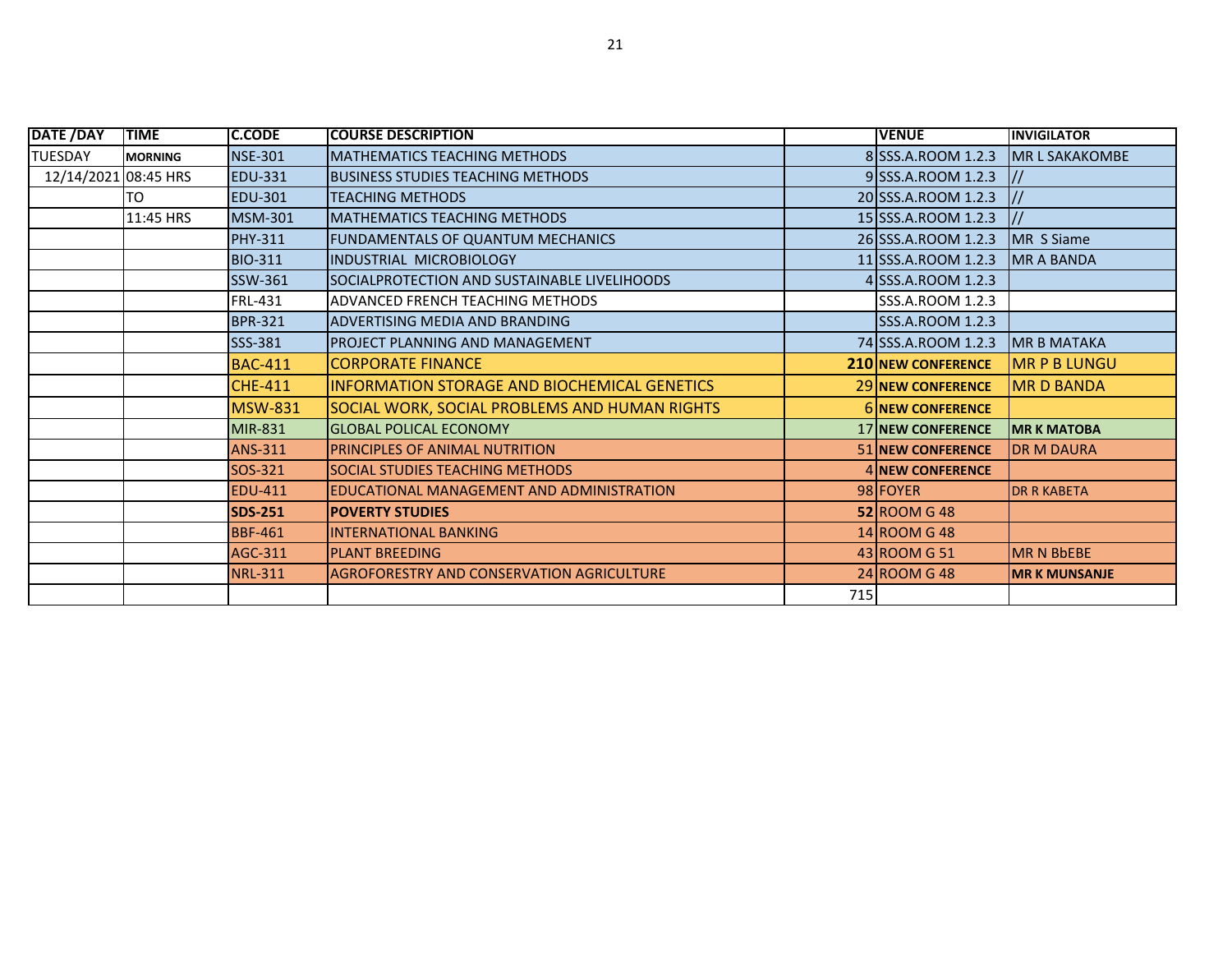| <b>DATE /DAY</b> | <b>TIME</b>      | <b>C.CODE</b>  | <b>COURSE DESCRIPTION</b>                                          |     | <b>VENUE</b>               | <b>INVIGILATOR</b>            |
|------------------|------------------|----------------|--------------------------------------------------------------------|-----|----------------------------|-------------------------------|
| <b>TUESDAY</b>   | <b>AFTERNOON</b> | <b>BBE-351</b> | <b>NEW VENTURE CREATION</b>                                        |     | 96 SSS.A.ROOM 1.2.3        | <b>CHIEF: MR S SIATWIINDA</b> |
| 12/14/2021 14;00 |                  | <b>BBF-211</b> | <b>INTRODUCTION TO BANKING</b>                                     |     | 71 SSS.A.ROOM 1.2.3        |                               |
|                  | TO               | <b>BIO-331</b> | <b>COMMUNITY ECOLOGY</b>                                           |     | 2 SSS.A.ROOM 1.2.3         | <b>DR K ARUNACHALAM</b>       |
|                  | 17:00 HRS        | <b>MSM-221</b> | <b>LINEAR ALGEBRA I</b>                                            |     | 45 SSS.A.ROOM 1.2.3        |                               |
|                  |                  | <b>EPP-821</b> | EDUCATIONAL PLANNING: CONTEXT AND APPROACHES                       |     | 6 SSS.B ROOM 1.2.3         |                               |
|                  |                  | ICT-321        | REAL TIME AND EMBEDDED SYSTEMS                                     |     | 43 SSS.B ROOM 1.2.3        | Mr G MWESHI                   |
|                  |                  | <b>EEE-421</b> | <b>ELECTRICAL DRIVES I</b>                                         |     | <b>20 SSS.B ROOM 1.2.3</b> | <b>MR G TEMBO</b>             |
|                  |                  | <b>MSM-311</b> | <b>VECTOR CULULUS AND PARTIAL DEFERETIAL EQUATIONS</b>             |     | 42 SSS.B ROOM 1.2.3        | <b>MR D CHIKOPELA</b>         |
|                  |                  | GEO-431        | <b>ENVIRONMENTAL HAZARDS AND DISASTERS</b>                         |     | 6 SSS.B ROOM 1.2.3         | <b>MR CHILINGA</b>            |
|                  |                  | <b>RSE-221</b> | <b>INDIGEOUS RELIGIONS IN CENTRAL AFRICA I</b>                     |     | 2 SSS.B ROOM 1.2.3         | <b>MRS A M PHIRI</b>          |
|                  |                  | LIT-341        | CONTEMPORARY AFRICAN FEMALE WRITTIGNG                              |     | <b>SSS.B ROOM 1.2.3</b>    | <b>DR M SILUONDE</b>          |
|                  |                  | <b>NRE-341</b> | <b>DESIGN OF CLIMATE CHANGE MITIGATION AND ADAPTION STRATEGIES</b> |     | 1 SSS.B ROOM 1.2.3         | <b>MR S SIATWIINDA</b>        |
|                  |                  | ZLS-211        | TERMINOLOGY AND TRANSILATION IN ZAMBIA LANGUAGE                    |     | 2 SSS.B ROOM 1.2.3         |                               |
|                  |                  | <b>PES-201</b> | <b>ISPORTS EXERCISE PSYCHOLOGY</b>                                 |     | <b>SSS.B ROOM 1.2.3</b>    |                               |
|                  |                  | <b>LIR-351</b> | SOCIAL SECURITY SYSTEMS AND ADMINISTRATION                         |     | 7 SSS.B ROOM 1.2.3         |                               |
|                  |                  | <b>SEC-451</b> | TRADE POLICY AND ECONOMIC DEVELOPMENT                              |     | 66 ROOM G 51               | <b>MR M C MULENGA</b>         |
|                  |                  | AGC-231        | PASTURE PRODUCTION AND RANGE MANAGEMENT                            |     | 9 ROOM G 51                | DR. C. CHOMBA                 |
|                  |                  | <b>MEE-541</b> | ENVINROMENTAL AND MAINTANANCE ENGINEERING                          |     | $6$ ROOM G 51              |                               |
|                  |                  | FRL-311        | FRENCH LANGUAGE AND LINGUISTISTCS                                  |     | $3 $ ROOM G 51             | <b>CHIEF: DR E MUSABA</b>     |
|                  |                  | <b>CVE-831</b> | <b>ACTORS IN GLOBAL GOVERNERS</b>                                  |     | 31 ROOM G 48               |                               |
|                  |                  | ANS-321        | <b>MANAGEMENT OF FARM ANIMALS</b>                                  |     | 61 ROOM G 48               | <b>PRO.K YAMBAYAMBA</b>       |
|                  |                  | <b>DEM-421</b> | <b>REPRODUCTIVE HEALTH</b>                                         |     | $24$ ROOM G 48             |                               |
|                  |                  | <b>MHR-831</b> | LEARNING AND DEVELOPMENT                                           |     | 21 OLD LIBRARY             |                               |
|                  |                  | <b>PHY-211</b> | <b>NEWTONIAN MECHANICS</b>                                         |     | 7 OLD LIBRARY              |                               |
|                  |                  | <b>MSS-411</b> | <b>MULTIVARIATE ANALYSIS</b>                                       |     | <b>7 OLD LIBRARY</b>       |                               |
|                  |                  | <b>PSY-451</b> | PERSONALITY DISORDER AND ADJUSTMENT                                |     | <b>6 OLD LIBRARY</b>       |                               |
|                  |                  | ABM-651        | STATISTICS FOR AGRIBUSINSS                                         |     | <b>5 OLD LIBRARY</b>       | <b>DR E MUSABA</b>            |
|                  |                  | <b>BAF-400</b> | <b>BUSINESS RESEARCH AND PROJECT DEVELOPMENT</b>                   |     | 91 OLD LIBRARY             |                               |
|                  |                  | <b>BCS-441</b> | <b>MEDIA PLANNING</b>                                              |     | <b>6 OLD LIBRARY</b>       |                               |
|                  |                  | <b>NRE-211</b> | <b>ENVIRONMENTAL CHEMESTRY</b>                                     |     | 45 OLD LIBRARY             |                               |
|                  |                  |                |                                                                    | 731 |                            |                               |
|                  |                  |                |                                                                    |     |                            |                               |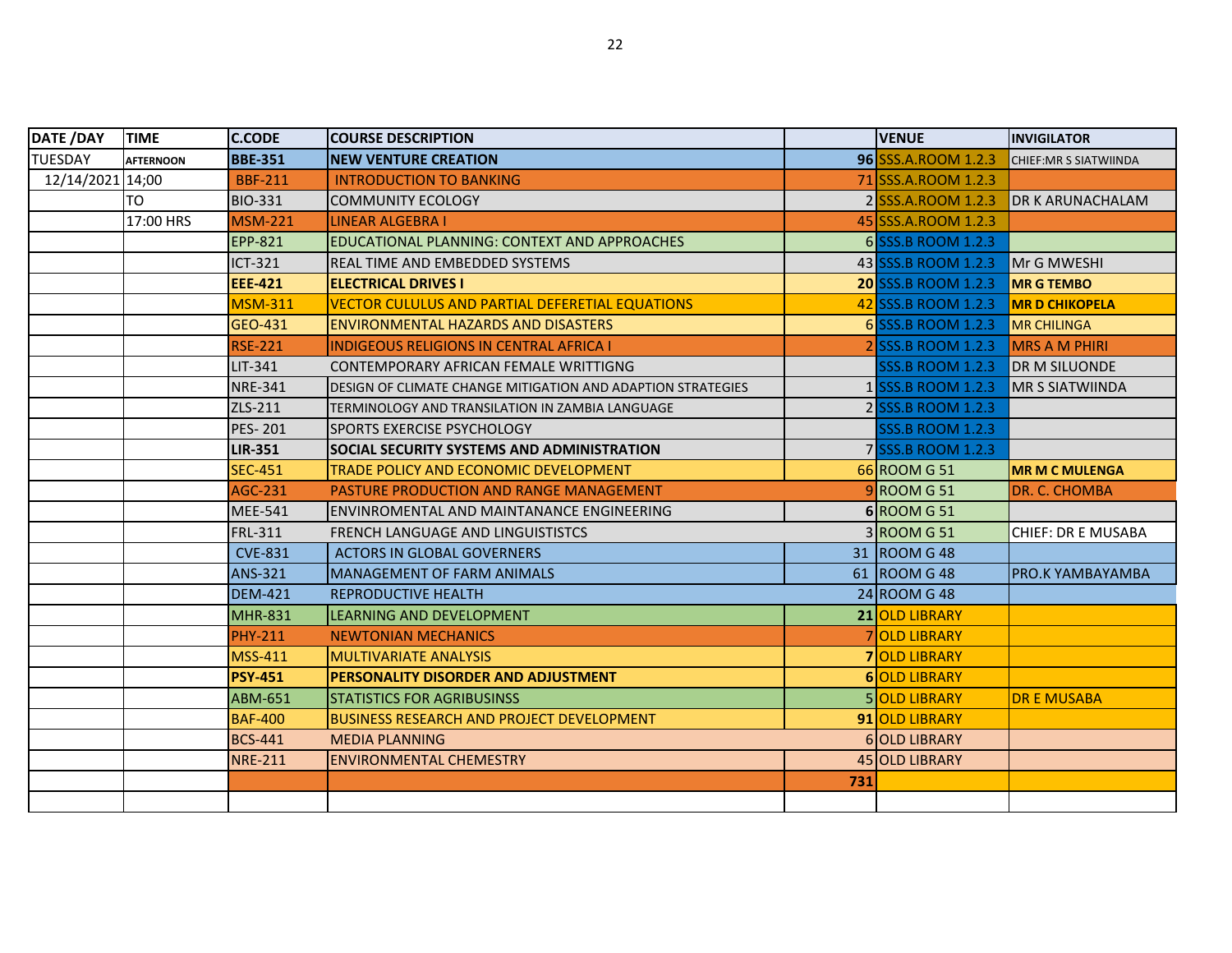| DATE /DAY        | <b>TIME</b>      | <b>C.CODE</b>  | <b>COURSE DESCRIPTION</b>                     | <b>NO.STDNTS VENUE</b> |                           | <b>INVIGILATOR</b>        |
|------------------|------------------|----------------|-----------------------------------------------|------------------------|---------------------------|---------------------------|
| <b>TUESDAY</b>   | <b>AFTERNOON</b> | <b>CIE-341</b> | <b>FLUID MECHANICS</b>                        |                        | 148 MULTPURPOSE           |                           |
| 12/14/2021 14;00 |                  | <b>MEE-311</b> | <b>FLUID MECHANICS</b>                        |                        | 72 MULTPURPOSE            |                           |
|                  | TO               | <b>MEE-541</b> | <b>MACHENE DESIGN</b>                         |                        | 7 MULTPURPOSE             |                           |
|                  | 17:00 HRS        | <b>ICT-341</b> | <b>COMPUTER SECURITY</b>                      |                        | 80 MULTPURPOSE            |                           |
|                  |                  | <b>AGC-221</b> | <b>FIED CROP PRODUCTION</b>                   |                        | 183 MULTPURPOSE           | <b>MR N BbEBE</b>         |
|                  |                  | <b>MSS-361</b> | <b>LINEAR MODEL</b>                           |                        | 39 CHALABESA              | <b>MREMOYO</b>            |
|                  |                  | <b>BIO-211</b> | <b>BIO STATISTICS</b>                         | 127                    | <b>CHALABESA</b>          | <b>CHIEF: DR C MWIIYA</b> |
|                  |                  | LIR-321        | INDUSTRIAL AND ORGANISATIONAL PSYCHOLOGY      |                        | CHALABESA                 | MR.S SIATWIINDA           |
|                  |                  | <b>NRE-311</b> | CLIMATE CHANGE AND SUSTAINABLE DEVELOPMENT    | $\mathbf{1}$           | <b>CHALABESA</b>          | MR F KAYAMBA              |
|                  |                  | <b>MPH-411</b> | BASIC ANATOMY AND PHYSIOLOGY                  |                        | <b>CHALABESA</b>          |                           |
|                  |                  | <b>MDS-931</b> | INTRODUCTION TO SOCIAL RESEARCH METHODOLOGY   |                        | <b>CHALABESA</b>          |                           |
|                  |                  | <b>CHE-491</b> | <b>INDUSTRIAL CHEMESTRY I</b>                 |                        | 26 CHALABESA              | <b>MRD LUBABA</b>         |
|                  |                  | <b>BPR-451</b> | THEMS IN GLOBAL POLITICS                      |                        | 13 CHALABESA              |                           |
|                  |                  | SEC-371        | NATURAL RESOURCES AND ENVIRONMENTAL ECONOMICS |                        | 123 CHALABESA             | <b>MR Y GABREMESKEL</b>   |
|                  |                  | <b>DMS-331</b> | <b>ENVIRONMENTAL ECONOMICS</b>                |                        | <b>CHALABESA</b>          | <b>MR G YORDANOUS</b>     |
|                  |                  | PMM-5311       | <b>ENGINEERING CONTRACTS AND PROCUMENT</b>    |                        | 4 CHALABESA               |                           |
|                  |                  | <b>MAF-941</b> | <b>ADVANCED TAXATION</b>                      |                        | 17 CHALABESA              |                           |
|                  |                  | ICD-5021       | <b>BIG DATA MANAGEMENT AND PROCESING</b>      |                        | 10 CHALABESA              |                           |
|                  |                  | <b>ICT-461</b> | <b>WEB SYSTEMS</b>                            |                        | 20 CHALABESA              |                           |
|                  |                  | SAN-6231       | <b>SANITATION TECHNOLOGY</b>                  |                        | 6 CHALABESA               | DR M HIMWIINGA            |
|                  |                  | SIR-351        | <b>FRENCH FOR ENTERPRISE I</b>                |                        | <b>38</b> CHALABESA       | <b>MR MUMBA</b>           |
|                  |                  | SIR-361        | <b>FOREIGN LANGUAGE CHINESE</b>               |                        | 5 CHALABESA               | <b>MR WANG</b>            |
|                  |                  | <b>MEE-332</b> | <b>MECHANICS OF MATERIALS</b>                 |                        | 45 CHALABESA              |                           |
|                  |                  | <b>MEE-431</b> | <b>MECHANICS OF MATERIALS</b>                 |                        | CHALABESA                 | <b>MRLLWEENDO</b>         |
|                  |                  | <b>EEE-591</b> | <b>CONTROL SYSTEMS</b>                        |                        | 8 CHALABESA               | <b>MRL SIMUKONDA</b>      |
|                  |                  | SSS-261        | INTRODUCTION TO RESEARCH                      |                        | <b>268 NEW CONFERENCE</b> | <b>MR N CHISONGA</b>      |
|                  |                  | <b>BLL-331</b> | LAND LAW I                                    |                        | <b>148 NEW CONFERENCE</b> |                           |
|                  |                  |                |                                               | 1409                   |                           |                           |
|                  |                  |                |                                               |                        |                           |                           |
|                  |                  |                |                                               |                        |                           |                           |
|                  |                  |                |                                               |                        |                           |                           |
|                  |                  |                |                                               |                        |                           |                           |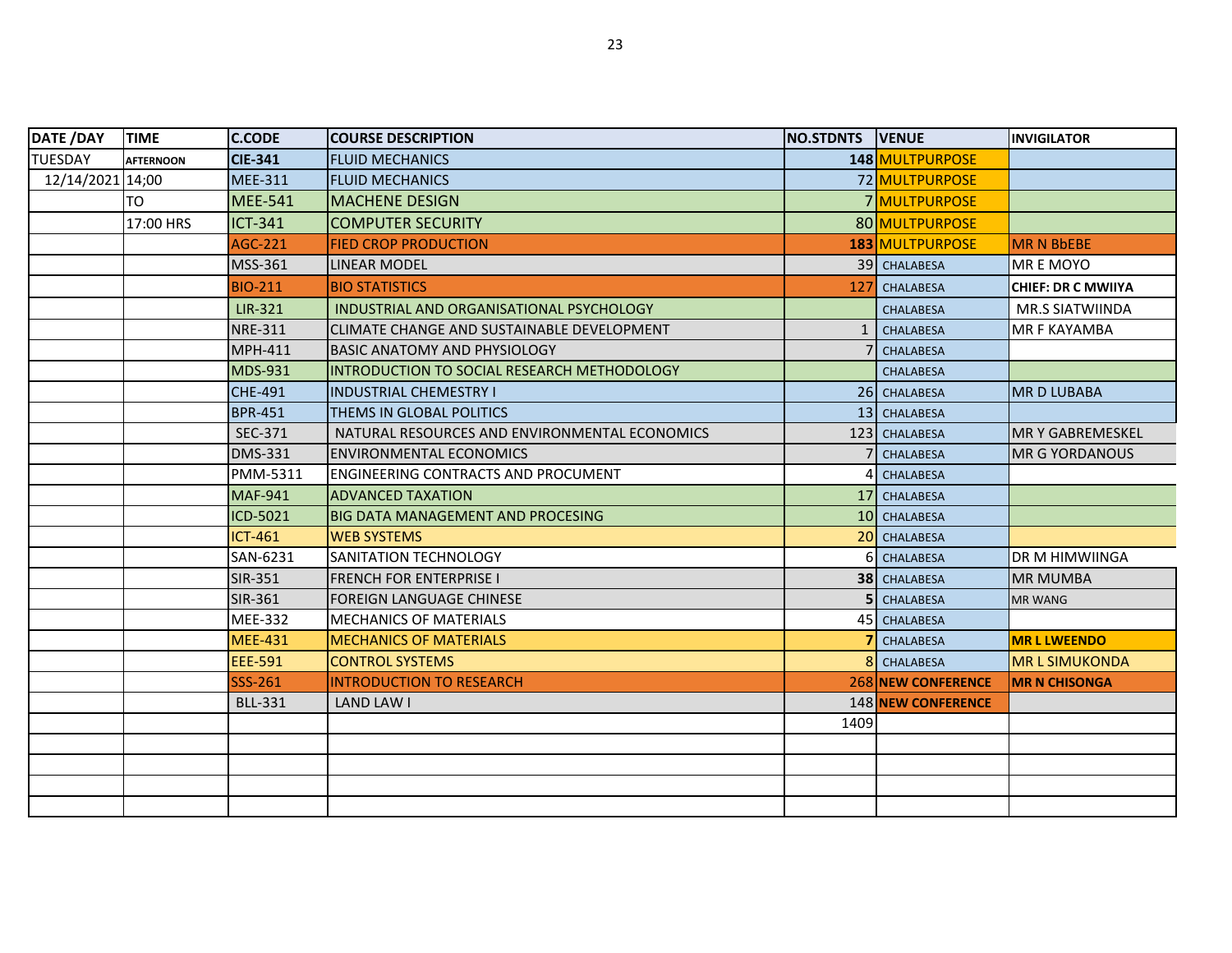| <b>THURSDAY</b>      | <b>IMORNING</b>  | <b>IC.CODE</b> | <b>COURSE DESCRIPTION</b>                 | <b>No.ST.</b> | <b>VENUE</b>           | <b>IINVIGILATOR</b> |
|----------------------|------------------|----------------|-------------------------------------------|---------------|------------------------|---------------------|
| 12/23/2021 08:45 HRS |                  | $SSE-121$      | <b>IINTRODUCTION TO MICRO ECONOMICS I</b> |               | <b>1164 CHALABESA</b>  | <b>IMR D MAUNZU</b> |
|                      | <b>TO</b>        |                |                                           |               | <b>IMULTPURPOSE</b>    |                     |
|                      | <b>11:45 HRS</b> |                |                                           |               | <b>INEW CONFERENCE</b> |                     |
|                      | <b>17:00 HRS</b> |                |                                           |               | <b>OLD LIBRARY</b>     |                     |

| <b>DATE /DAY</b>     | <b>TIME</b>      | <b>C.CODE</b>  | <b>COURSE DESCRIPTION</b>                  | <b>NO.STDNTS</b> | <b>VENUE</b>             | <b>INVIGILATOR</b>          |
|----------------------|------------------|----------------|--------------------------------------------|------------------|--------------------------|-----------------------------|
| <b>FRIDAY</b>        | <b>MORNING</b>   | <b>DTM-131</b> | USE OF ICT IN EDUCATION                    | 51               | <b>CHALABESA</b>         | <b>CHIEF: MR B MATAKA</b>   |
| 12/17/2021 08:45 HRS |                  | $SIR-111$      | INTRODUCTION TO POLITICAL SCIENCE          |                  | 169 MULTPURPOSE          | <b>MR W MUSHALA</b>         |
|                      | TO.              | $SDS-111$      | INTRODUCTION TO DEVELOPMENT STUDIES        |                  | <b>73 NEW CONFERENCE</b> | <b>IMR C MWAANGA</b>        |
|                      | <b>11:45 HRS</b> | <b>EDU-111</b> | DEVELOPMENT OF EDUCATION IN ZAMBIA         |                  | 41 OLD LIBRARY           |                             |
|                      |                  | <b>BLL-111</b> | <b>LEGAL PROCESS</b>                       | 230              |                          |                             |
|                      |                  | <b>SSW-101</b> | <b>INTRODUTION TO SOCIAL WORK</b>          | 13               |                          |                             |
|                      |                  | <b>PSM-101</b> | <b>PURCHASING AND BUSINESS ENVIRONMENT</b> | 134              |                          |                             |
|                      |                  | <b>PSY-101</b> | <b>INTRODUCTION TO PSYCHOLOGY</b>          | 11               |                          |                             |
|                      |                  | <b>BAF-111</b> | <b>PRINCIPLES OF ACCOUNTING I</b>          | <b>198</b>       |                          |                             |
|                      |                  |                |                                            | 874              |                          |                             |
|                      |                  |                |                                            |                  |                          |                             |
| <b>DATE /DAY</b>     | <b>TIME</b>      | <b>C.CODE</b>  | <b>COURSE DESCRIPTION</b>                  | <b>NO.STDNTS</b> | <b>VENUE</b>             | <b>INVIGILATOR</b>          |
| <b>FRIDAY</b>        | <b>AFTERNOON</b> | <b>PHY-101</b> | <b>FUNDAMENTALS OF PHYSICS</b>             |                  | <b>2360 CHALABESA</b>    | <b>CHIEF:DR D K MANYIKA</b> |
| 12/17/2021 14;00     |                  |                |                                            |                  | <b>MULTPURPOSE</b>       | <b>DR C M KOMBE</b>         |
|                      | TO               |                |                                            |                  | <b>NEW CONFERENCE</b>    | <b>MR D BANDA</b>           |
|                      | 17:00 HRS        |                |                                            |                  | <b>OLD LIBRARY</b>       | <b>MR V CHIKAMPA</b>        |
|                      |                  |                |                                            |                  |                          |                             |
|                      |                  |                |                                            |                  |                          |                             |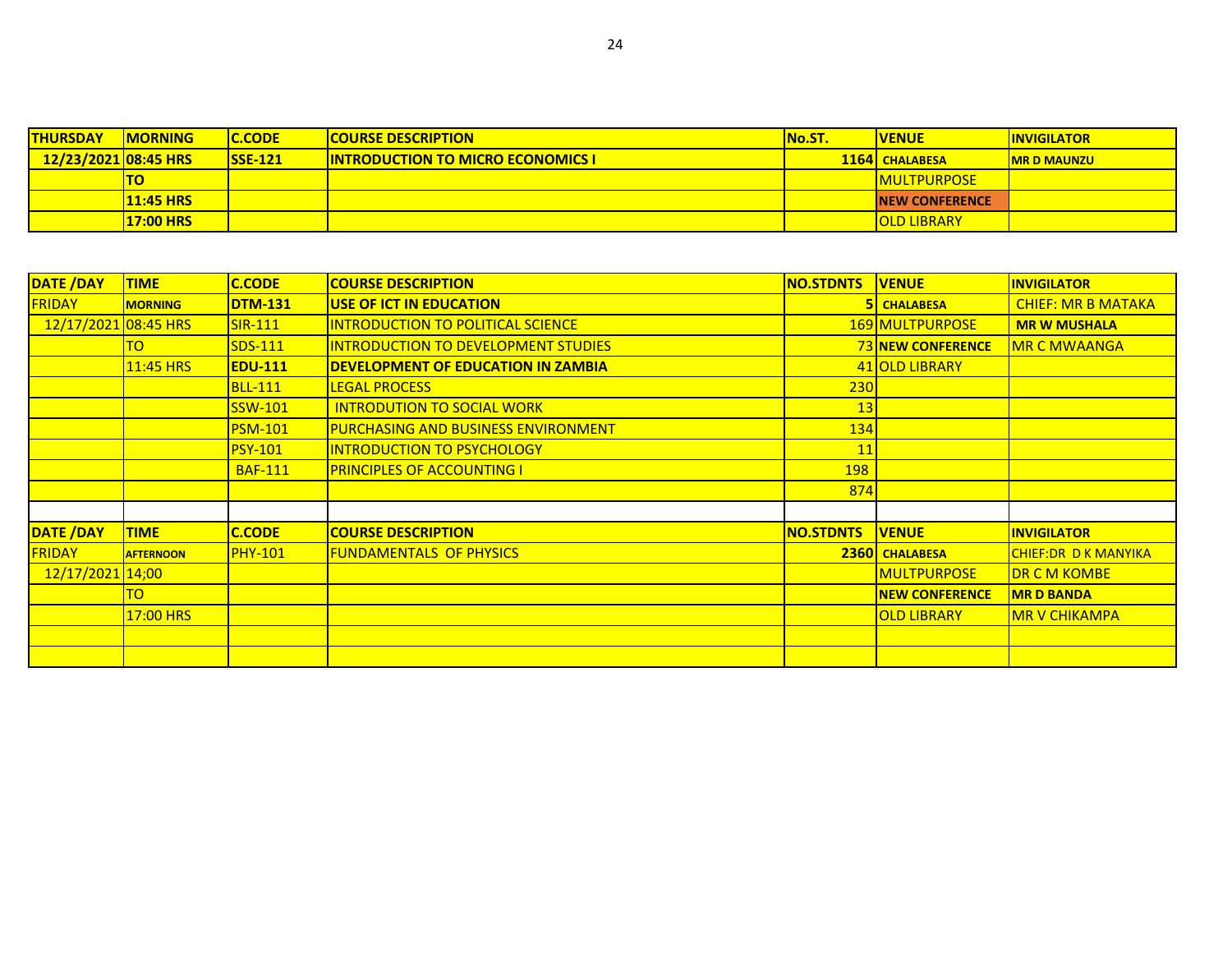| <b>DATE /DAY</b>       | <b>TIME</b>     | <b>C.CODE</b>  | <b>COURSE DESCRIPTION</b>                  | <b>INO.STDNTS</b> | <b>IVENUE</b>             | <b>IINVIGILATOR</b>    |
|------------------------|-----------------|----------------|--------------------------------------------|-------------------|---------------------------|------------------------|
| <b>DATE /DAY</b>       | <b>TIME</b>     | <b>BLL-431</b> | <b>MOOT COURT</b>                          |                   | <b>10 MOOT COURT</b>      | <b>IMRS K SIMFUKWE</b> |
| <b>MONDAY</b>          | <b>IMORNING</b> | $SSF-111$      | <u>IFUNDAMENTALS OF SOCIAL SCIENCES I</u>  |                   | <b>330 CHALABESA</b>      |                        |
| $12/20/2021$ 08:45 HRS |                 | $DTM-101$      | <b>IDEVELOPMENT OF EDUCATION IN ZAMBIA</b> |                   | <b>MULTPURPOSE</b>        | <b>IMR A TEMBO</b>     |
|                        |                 | <b>DEM-111</b> | <b>INTRODUCTION TO DEMOGRAPHY</b>          |                   | <b>207 NEW CONFERENCE</b> | IMR B B MWALYA         |
|                        | 11:45 HRS       | $ENG-111$      | INTRODUCTION TO LANGUAGE AND LINGUSTICS    |                   | <b>12 OLD LIBRARY</b>     | <b>IMR K NGULUBE</b>   |
|                        |                 |                |                                            | 559               |                           |                        |
|                        |                 |                |                                            |                   |                           |                        |
|                        |                 |                |                                            |                   |                           |                        |

| DATE /DAY            | <b>TIME</b>              | <b>C.CODE</b>  | <b>COURSE DESCRIPTION</b>                            | <b>NO.STDNTS</b> | <b>VENUE</b>             | <b>INVIGILATOR</b>         |
|----------------------|--------------------------|----------------|------------------------------------------------------|------------------|--------------------------|----------------------------|
| <b>MONDAY</b>        | <b>MORNING</b>           | <b>MSM-131</b> | <b>MATHEMATICS I</b>                                 |                  | 656 CHALABESA            |                            |
|                      | 12/20/2021 8:45 to 11:45 |                |                                                      |                  |                          |                            |
|                      |                          |                |                                                      |                  |                          |                            |
|                      |                          |                |                                                      |                  |                          |                            |
| <b>MONDAY</b>        | <b>AFTERNOON</b>         | GEO-101        | <b>INTRODUCTION TO GEOGRAPHY I</b>                   |                  | 3 MULTPURPOSE            | <b>CHIEF:MR N CHILINGA</b> |
| 12/20/2021 14;00     |                          | $SSS-111$      | <b>INTRODUCTION TO SOCIOLOGY</b>                     |                  | <b>22 NEW CONFERENCE</b> |                            |
|                      | ΤO                       |                |                                                      |                  | 681 OLD LIBRARY          |                            |
|                      | 17:00 HRS                |                |                                                      |                  |                          |                            |
|                      |                          |                |                                                      |                  |                          |                            |
|                      |                          |                |                                                      |                  |                          |                            |
|                      |                          |                |                                                      |                  |                          |                            |
| <b>DATE /DAY</b>     | <b>TIME</b>              | <b>C.CODE</b>  | <b>COURSE DESCRIPTION</b>                            | <b>NO.STDNTS</b> | <b>VENUE</b>             | <b>INVIGILATOR</b>         |
| <b>TUESDAY</b>       | <b>MORNING</b>           | <b>BMG-101</b> | <b>ETHICS AND SUSTAINABILITY IN SOCIETY</b>          |                  | 1055 CHALABESA           |                            |
| 12/21/2021 08:45 HRS |                          | $DTM-111$      | APPL. OF SOCIOLOGY, PSYCHOLOGY & PHILOSOPHY IN TEAC. |                  | 4 MULTPURPOSE            | <b>CHIEF:MR L MATINDIH</b> |
|                      | го                       |                |                                                      |                  | <b>NEW CONFERENCE</b>    |                            |
|                      | 11:45 HRS                |                |                                                      |                  | <b>OLD LIBRARY</b>       |                            |
|                      |                          |                |                                                      |                  |                          |                            |
|                      |                          |                |                                                      |                  |                          |                            |